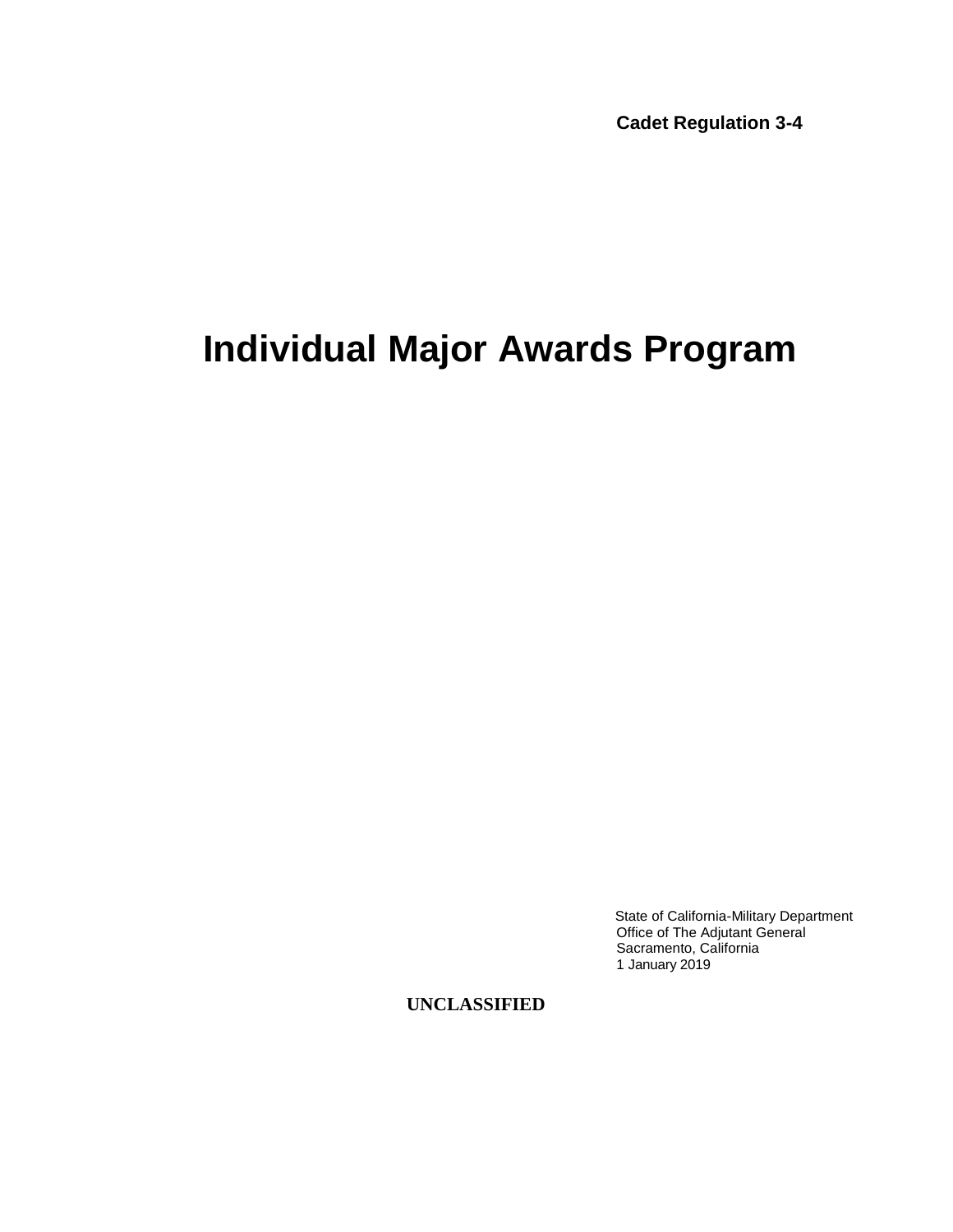# *SUMMARY of CHANGE*

CR 3-4 Cadet Individual Major Awards

\*This is a major revision to the 2014 regulation. \*The competition is expanded to provide competitive events in all major aspects of the cadet program. \*Outlines the IMA program at battalion, brigade and state levels. \*Opens the state level competition to all cadets who want to compete, not just winners from brigade level. \*Requires five competitors for a category to compete \*Adds a Grizzly Division \*Combines all Cadet Officers into one category, not junior and senior, within each division. \*Increased to eight events, 4 core and 4 electives (Competition OIC elects). \*Brigade Competitions require fewer electives than State. \*Added Cadet Handbook and new curriculum as base for academic questions \*Designates whether 10th Corps Staff will compete \*Add scoresheets for each event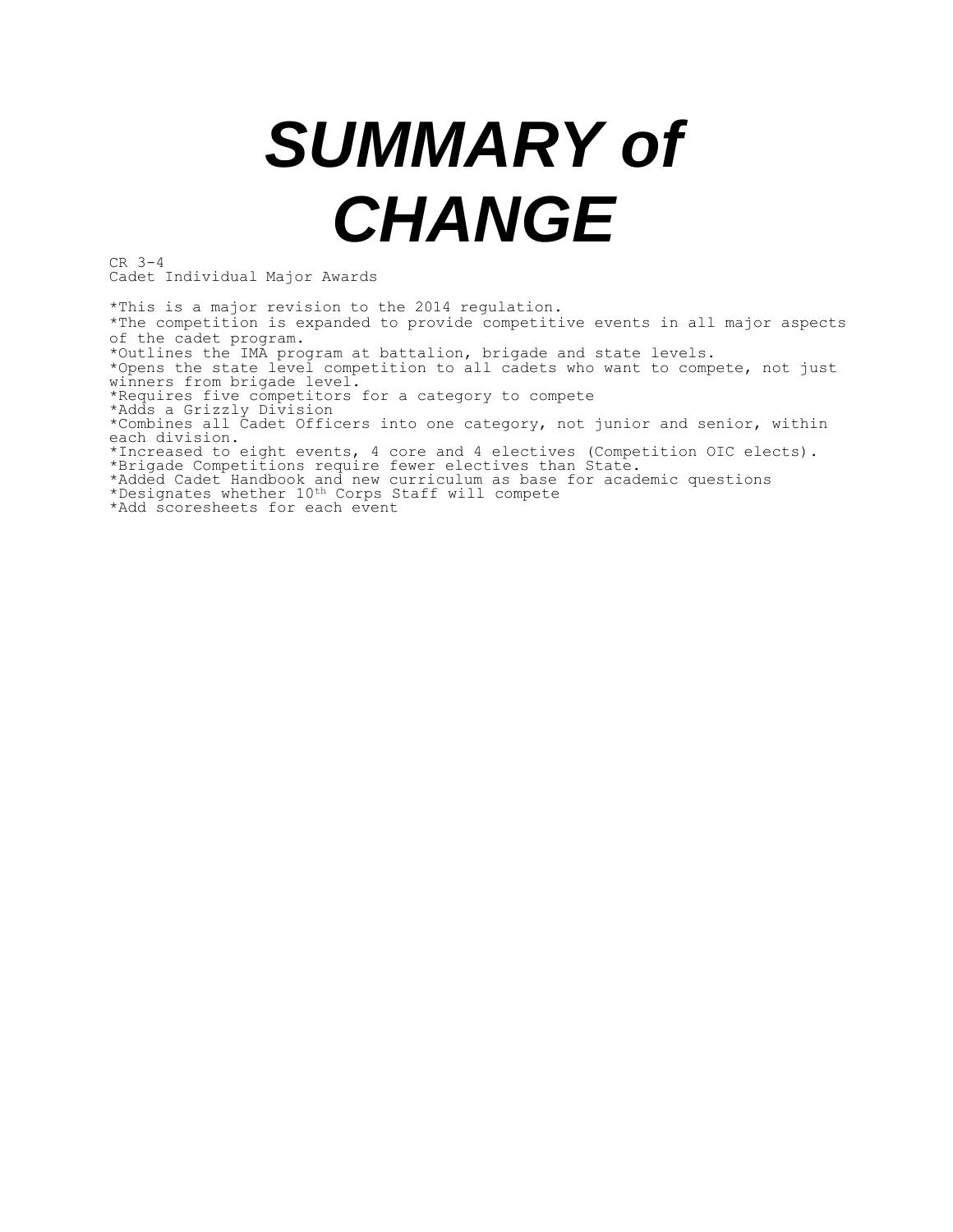**State of California – Military Department Cadet Regulation 3-4 Joint Force Headquarters Headquarters, California Cadet Corps Sacramento, California Effective 1 January 2019**

#### **Individual Major Awards**

DAVID S. BALDWIN *Major General The Adjutant General*





GRACE E. EDINBORO *Colonel, CACC Executive Officer*

**History.** This regulation is a major revision to a previously published regulation.

**Summary.** This regulation provides the procedures for the conduct of the Individual Major Awards Program (IMA) throughout all levels of competition within the California Cadet Corps (CACC).

**Applicability.** This regulation applies to all schools currently maintaining membership in the CACC.

**Proponent and exception authority.** The proponent of this regulation is the Executive Officer, CACC. The proponent has the authority to approve exceptions or waivers to

this regulation that are consistent with controlling law and regulations. The proponent may delegate this approval authority, in writing, to a field-grade man- day staff officer or State Projects Officer. Activities or units may request a waiver to this regulation by providing full justification that includes a full analysis of t h e expected benefits. All waiver requests will be endorsed by the senior commandant officer of the requesting activity or unit and forwarded through their higher headquarters to the policy proponent.

**Supplementation.** Supplementation of this regulation and establishment of command and local forms are prohibited without prior approval, in writing, from the Executive Officer, California Cadet Corps. Send a draft copy of each supplement to – Youth Programs, California Cadet Corps, ATTN: Executive Officer, Building 1301, Camp San Luis Obispo, CA.

**Suggested improvements.** Users are invited to send comments and suggested improvements in memorandum form directly to the address listed above.

**Distribution.** This publication is available in electronic media only and is intended for all levels of the California Cadet Corps organization and is authorized for public distribution. Printed copies of this publication may be provided, within budget limitations, at the discretion of the Joint Force Headquarters.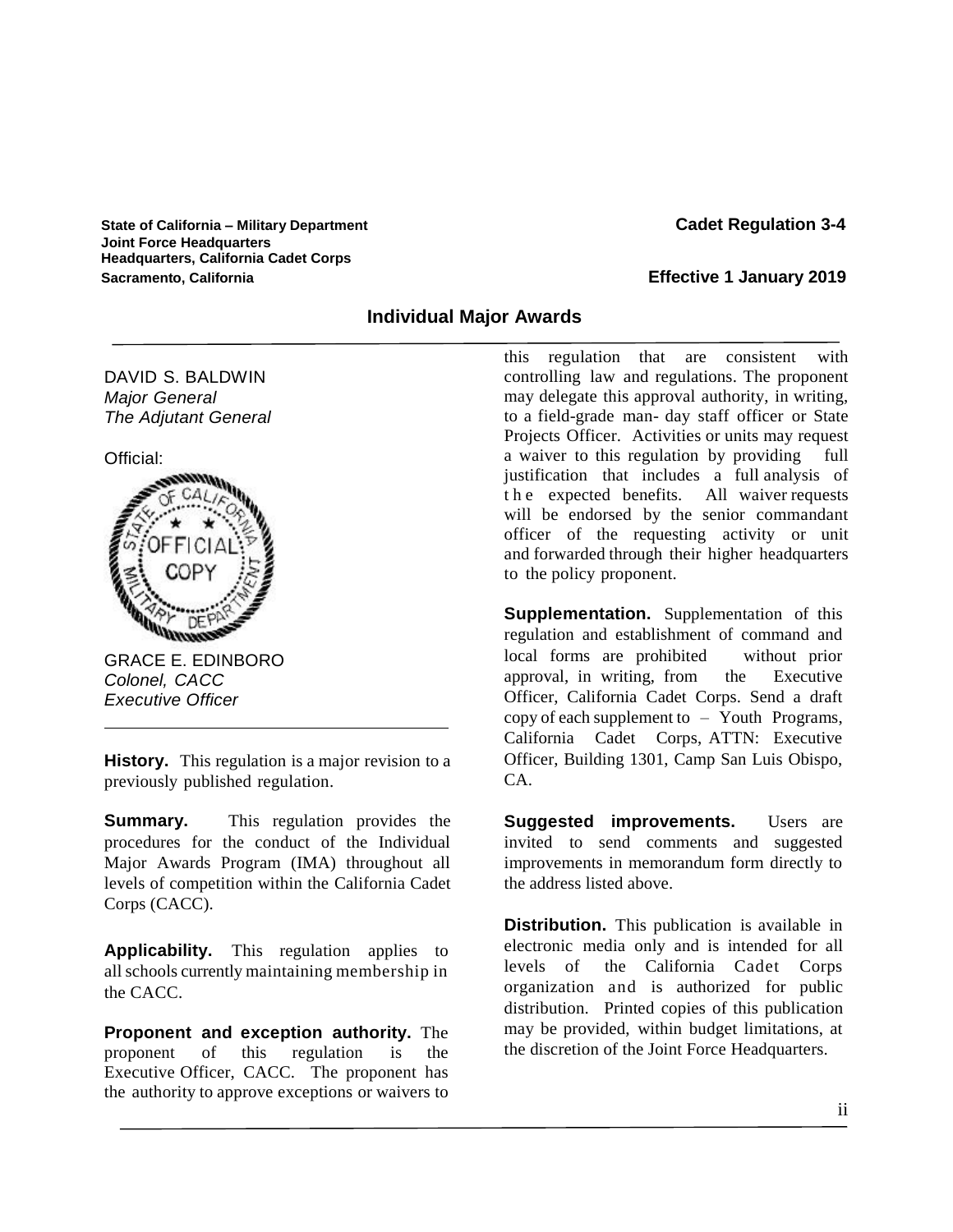**Contents** (Listed by paragraph and page number)

#### **Chapter 1 - General**

- 1-1. Purpose, *page 1*
- 1-2. Categories of Competition, *page 1*
- 1-3. Eligibility, *page 1*
- 1-4. Level of Competition, *page 2*
- 1-5. Competition Areas, *page 2*
- 1-6. Conduct of Competition, *page 5*
- 1-7. Responsibilities, *page 6*
- 1-8. Awards, *page 6*

#### **Chapter 2 - State Level Competition**

- 2-1. Purpose, *page 7*
- 2-2. Timing, *page 7*
- 2-3. Location, *page 7*
- 2-4. IMA Circular, *page 7*
- 2-5. Events, *page 7*
- 2-6. Public Affairs, *page 7*
- 2-7. 10th Corps, *page 7*

#### **Chapter 3 - Brigade and Battalion Level Competition**

- 3-1. Purpose, *page 8* 3-2. Timing, *page 8* 3-3. Location, *page 8*
- 3-4. IMA Announcement, *page 8*
- 3-5. Events, *page 8*

#### **Chapter 4 - Judging**

- 4-1. Judges, *page 9*
- 4-2. Acquisition of Judges, *page 9*
- 4-3. Preparation of Judges, *page 9*
- 4-4. Care for Judges, *page 9*

**Appendix A:** IMA Interview Rating Form, *page 10* **Appendix B:** IMA Oral Presentation Rating Form, *page 11* **Appendix C:** IMA Drill Performance Rating Form, *page 12* **Appendix D:** IMA Skill Performance Rating Form, *page 13* **Appendix E:** IMA Fitness Performance Rating Form, *page 14* **Appendix F:** IMA Leadership Knowledge Rating Form, *page 15* **Appendix G:** IMA Overall Competitor Rating Form, *page 16* **Appendix H:** IMA Results, *page 17*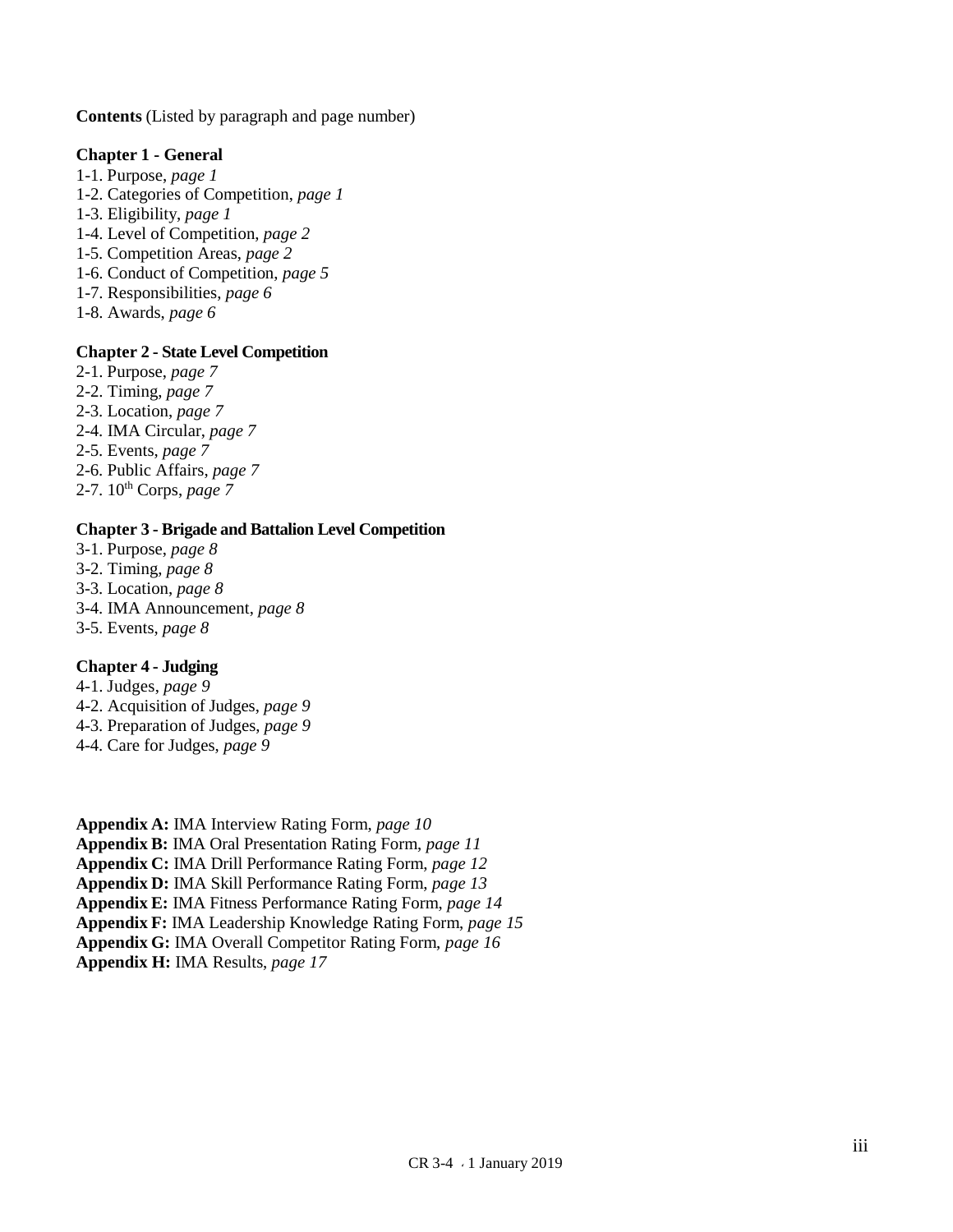#### **Chapter 1 General**

#### **1-1 Purpose**

The Individual Major Awards Program affords all cadets the opportunity to demonstrate their proficiency and knowledge of the California Cadet Corps program through a competitive process involving different aspects of the CACC program. It is designed to annually select the Outstanding Cadets in California among those who wish to compete.

#### **1-2 Categories of Competition**

Competitions will include the categories for which the level has competitors (i.e. in a brigade consisting only of middle schools, they will not include Senior Division categories). Cadets may compete in the category they most qualify for. Categories must have a minimum of five competitors for the competition to commence. Cadets enrolled in categories with fewer than five competitors will be moved to the next most appropriate category they are eligible for. Categories include:

- *a*. Grizzly Division Outstanding Cadet
- *b*. Junior Division Outstanding First Year Cadet
- c. Junior Division Outstanding Non-Commissioned Officer
- *d*. Junior Division Outstanding Officer
- *e*. Junior Division Outstanding Overall Cadet (a separate award, but not a separate category)
- *f*. Senior Division Outstanding First Year Cadet
- *g*. Senior Division Outstanding Non-Commissioned Officer
- *h*. Senior Division Outstanding Officer
- *i*. Senior Division Outstanding Overall Cadet (a separate award, but not a separate category)

#### **1-3 Eligibility**

 *a*. The following rules will govern the eligibility of cadets to compete in each category.

 *b*. First Year Cadet. Cadets enrolled in a California Cadet Corps program for eleven months (there are assumed to be ten school months per school year) or less by 1 April of the year of the competition may compete in "First Year" categories. Senior cadets must include the time served in any California Cadet Corps program regardless of school level when calculating this time. This includes any time in which a cadet may have served in a reserve status.

 *c*. Divisions. In this regulation, where the phrase "Junior Division" is used, it shall refer to any cadet in grade 9 or below who is enrolled in a school with any of the following phrases in the title – elementary school, intermediate school, middle school, junior high school, or junior school. Where the phrase "Senior Division" is used, it shall refer to any cadet in grade 9 or above who is enrolled in a school with any of the following phrases in the title – senior high, high school, senior school, preparatory school, freshman school, college preparatory school, or middle college. Cadets enrolled in schools which serve only 9<sup>th</sup> graders shall compete in the Senior Division for the purposes of the awards in this regulation. Grizzly Cadets, regardless of the school they attend, compete in the Grizzly Division. If there's no Grizzly Division in a competition, 4<sup>th</sup> and 5<sup>th</sup> graders compete in Junior Division.

 *d*. Non-Commissioned Officer. Cadets in the grades of Corporal through Command Sergeant Major may compete in the Non-Commissioned Officer category.

 *e*. Officer. All cadet officers may compete in the "Officer" competition. Officer Candidates may NOT compete in this category, as Officer Candidate is NOT a rank. Cadets who are wearing Officer Candidate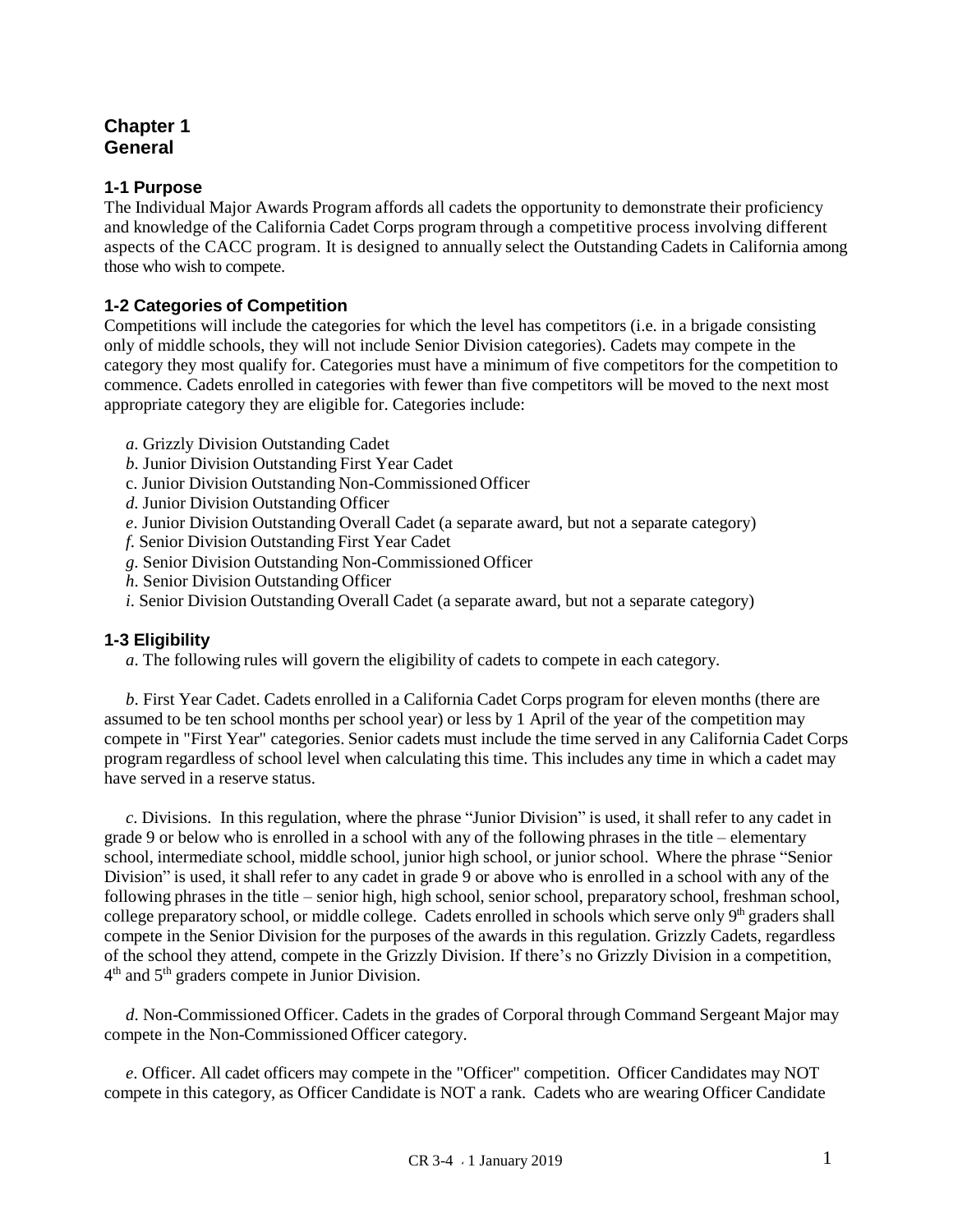insignia at their home brigade must revert to their non-commissioned officer rank and compete in another appropriate category.

 f. Overall Cadet. Any cadet regardless of age or rank may be considered. This award will compare cadets from all categories (still within the Junior and Senior divisions).

 g. Cadets may compete in only one category per competition, and may be considered, based on their performance in their category, for the Overall Cadet award in their division.

#### **1-4. Levels of Competition**

Unless announced otherwise, the competition at state level is open to all cadets who wish to compete. Brigades may elect to open their competition or to limit competitors to one per category from each battalion in the brigade. Schools (battalions) will conduct a battalion level competition and the winners from each battalion in each category will advance to the brigade level. Military institutes consisting of more than one battalion may elect to simply conduct a brigade level competition.

#### **1-5. Competition Events**

 *a.* Competitions will consist at least five of the competition events. **1-4 are Core Events, 5-8 are Electives.** The OIC running the competition will determine which of the electives (at least one, but may be all) will be competed.

 *1. Interview* by an appointed board. The board will assess the cadet's appearance and general uniform, poise, composure, confidence, Cadet Corps basic knowledge, knowledge of current events, and knowledge of CACC curriculum. Cadets will display proper military bearing during the interview. Proper reporting and dismissal procedures will be judged.

 *Conduct of the Board.* The board will begin with the cadet reporting to the senior member, after which the cadet will be given the choice of sitting or standing for the duration of the interview. The senior board member will introduce the members of the board and the board will commence with one or more questions from the prepared list. Cadets will be asked questions on CACC Cadet Knowledge (from Cadet Handbook) and knowledge of CACC Curriculum (two questions from each of the 4 core instructional groups and two about CACC Regulations). In addition, each cadet will be asked one or more questions on current local, state, national, and/or international current events. All cadets in a particular category must be asked the same questions by board members to ensure consistency and fairness in scoring. The oral presentation may be scored separately or during the interview. Once the interview is complete, the cadet will be dismissed, after which the members of the board may, at their discretion, deliberate their ratings.

 *2. Oral Presentation*. Each cadet will prepare and present an oral presentation of not less than 3 minutes and not more than 5 minutes. Cadets may use note cards without a penalty; however, cadets will be evaluated on the basis of their presentation skills that should include the ability to deliver a presentation without relying on note cards to read text verbatim. The cadet must select from a list of at least four speech topics published in a State/Brigade Circular not less than 30 days prior to the competition.

 *3. Uniform Inspection*. Each cadet will be inspected in the Class B Uniform

 *4. Written Exam*. An exam covering Cadet Corps basic knowledge and appropriate (semester based) curriculum. The exam will consist of not less than 25 multiple choice questions.

 *5. Drill Test*. A performance-based test on standard individual, squad, or platoon drill movements.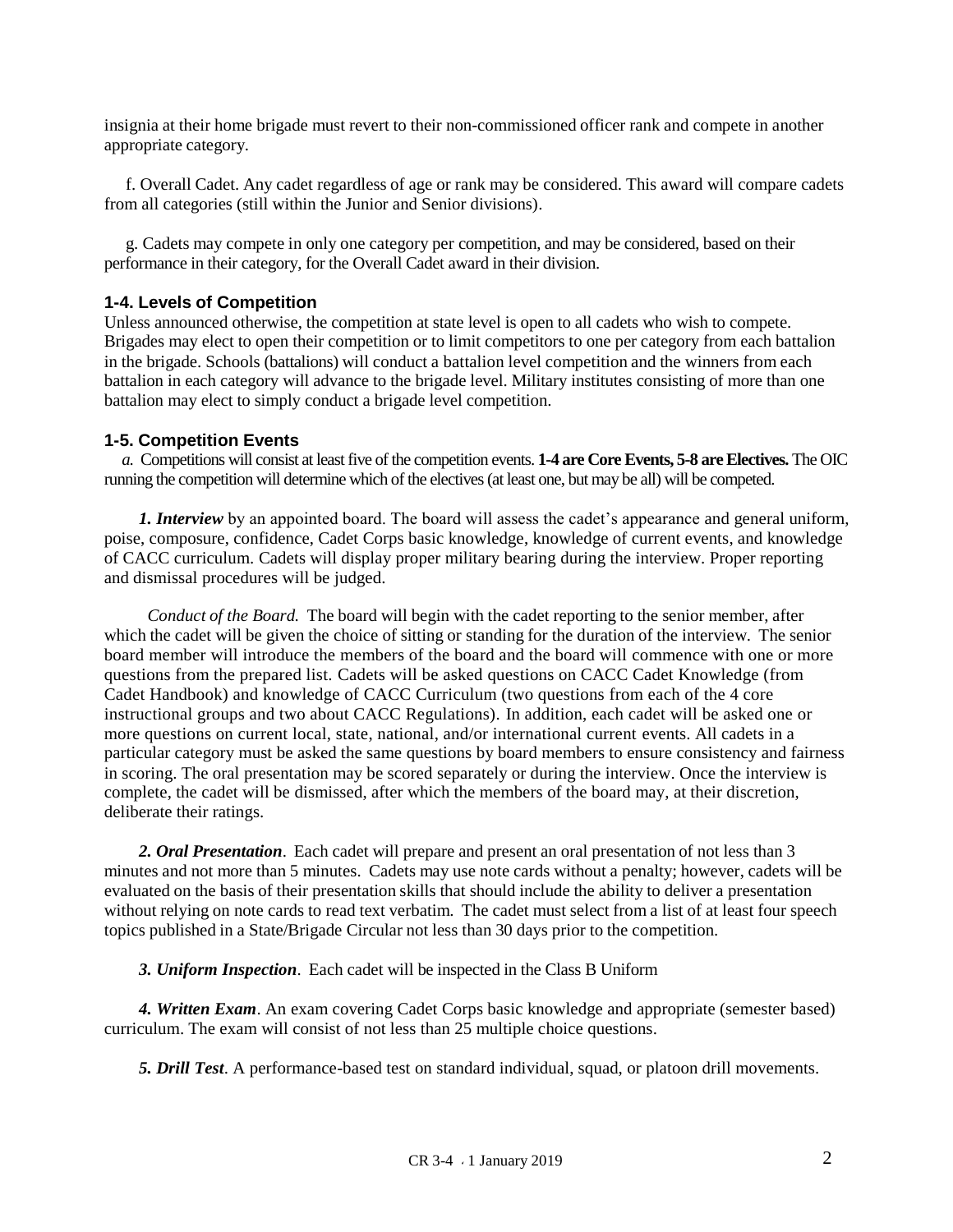*6. Skill Test*. A performance-based test on CACC skills such as map reading, compass use (including distance and direction), first aid, flag handling, or other skills as announced at least 30 days prior to the competition.

 *7. Fitness Test*. A performance-based test consisting of physical fitness-based events.

 *8. Leadership Test*. An interactive scenario-based assessment of the cadet's knowledge of leadership skills and theory, particularly the Cadet Leadership Model and basic leadership doctrine (principles, indicators, Cadet Code) from CACC curriculum.

Note: Cadets with verified IEP or ADA constraints are encouraged to compete in IMAs. They (or their commandant) will make their IEP constraints known when they apply to compete. The project officer running the competition will develop alternatives that fit the cadet's IEP. In cases where no alternative is available, the affected category will be waived and the cadet's overall performance will be based on those areas the cadet is able to compete in. Score for the area not competed will be the average of all competitors' scores.

 *b. Grading Criteria*. The grading sheets included in the Appendices to this regulation will be used in grading cadet performance in each category. Categories vary slightly on the number of points a cadet is able to earn, therefore some categories are weighted slightly more than others.

 *c. Standards Questions*. Cadets will be responsible for mastery of the content of the designated Strands of the CACC Curriculum according to their place in the cadet program. Curriculum from the strands listed below applies to the designated level of cadet in the competition. Competition OICs will determine which strands apply to the competition in any given year, and will announce the appropriate strands to be studied in competition circulars. It is acceptable to focus cadets on as few as four of the listed strands for any given competition. Information from the Cadet Handbook will always be covered in every competition.

 1. Grizzly Division: Cadet Handbook M<sub>2</sub> Uniform  $A\&B$ M3 and M7 Drill A&B M5 CACC Basics A M8 Military Courtesy A C1 State of California A C6 Flag A L1 Character Development A

 2. Junior Division Outstanding First Year Cadet: Cadet Handbook M1 CACC Regulations A M2 Uniform A&B, M3 and M7 Drill A&B M5 CACC Basics A M8 Military Courtesy A C1 State of California A C6 Flag A L1 Character Development A L5 Planning A W2 Health & Wellness A W5 Fitness Training A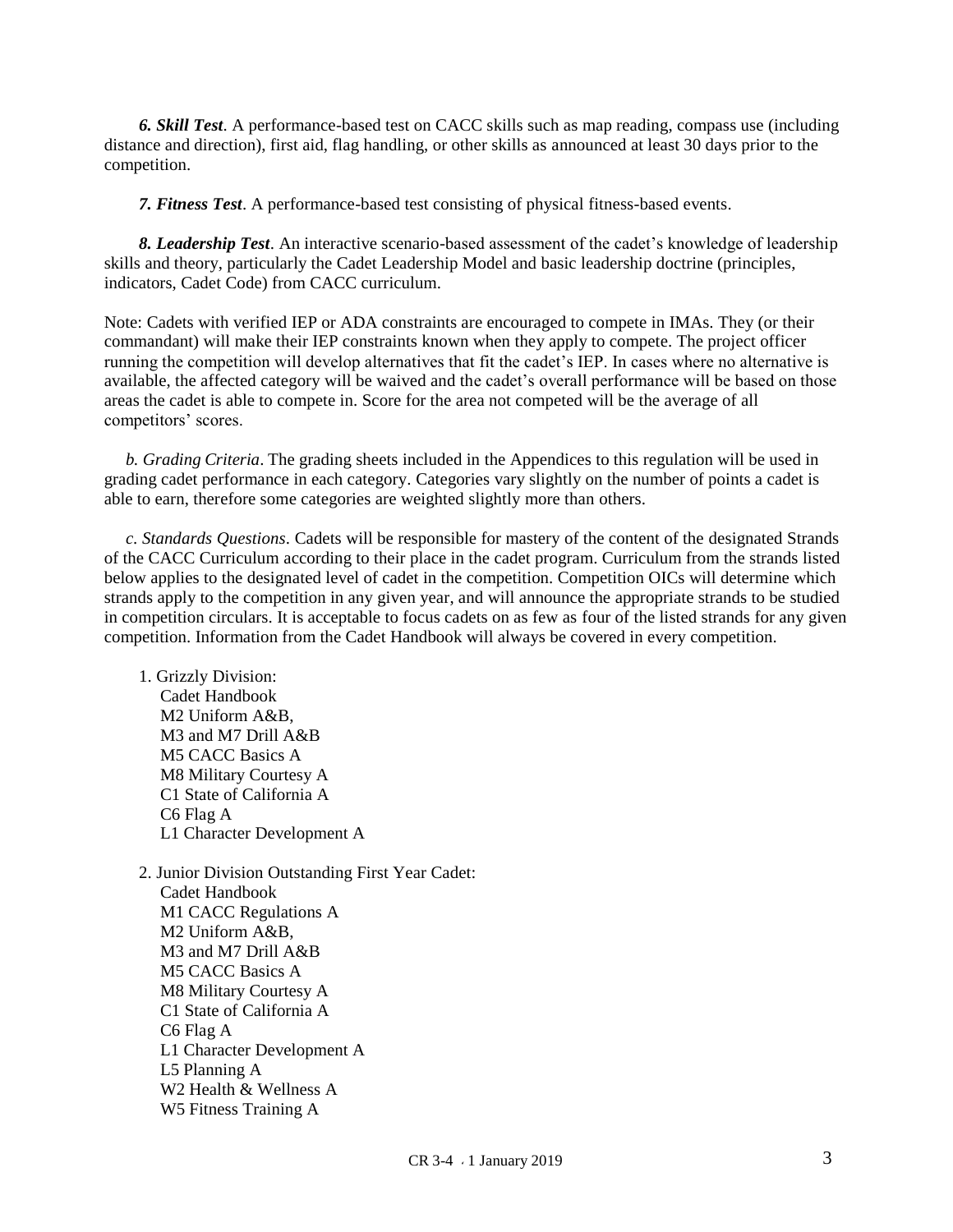3 . Juni or Division Outstanding Non -Commissioned O ffic e r : Cadet Handbook M1 CACC Regulations A M2 Uniform A&B, M3 and M7 Drill A&B M5 CACC Basics A&B M8 Military Courtesy A&B C1 State of California A C6 Flag A L1 Character Development A L5 Planning A W2 Health & Wellness A&B W5 Fitness Training A 4 . Juni or Division Outstanding O fficer : Cadet Handbook M1 CACC Regulations A&B M2 Uniform A&B M3 and M7 Drill A/B/C M5 CACC Basics A/B/C M8 Military Courtesy A&B C1 State of California A&B C6 Flag A&B L1 Character Development A&B L5 Planning A&B W2 Health & Wellness A&B

 5. Seni or Divi s i on Outstanding First Ye ar Ca det : Cadet Handbook M1 CACC Regulations A M2 Uniform A&B M3 and M7 Drill A&B M5 CACC Basics A/B/C M8 Military Courtesy A C1 State of California A C6 Flag A&B C7 Study Skills A L1 Character Development A L3 Leadership Roles A W5 Fitness Training A

W5 Fitness Training A&B

 6. Seni or Divi s i on Outstanding Non -Commissioned O ffic e r : Cadet Handbook M1 CACC Regulations A&B M2 Uniform A/B/C M3 and M7 Drill A&B M4 First Aid A&B M5 CACC Basics A/B/C M6 Maps & Navigation A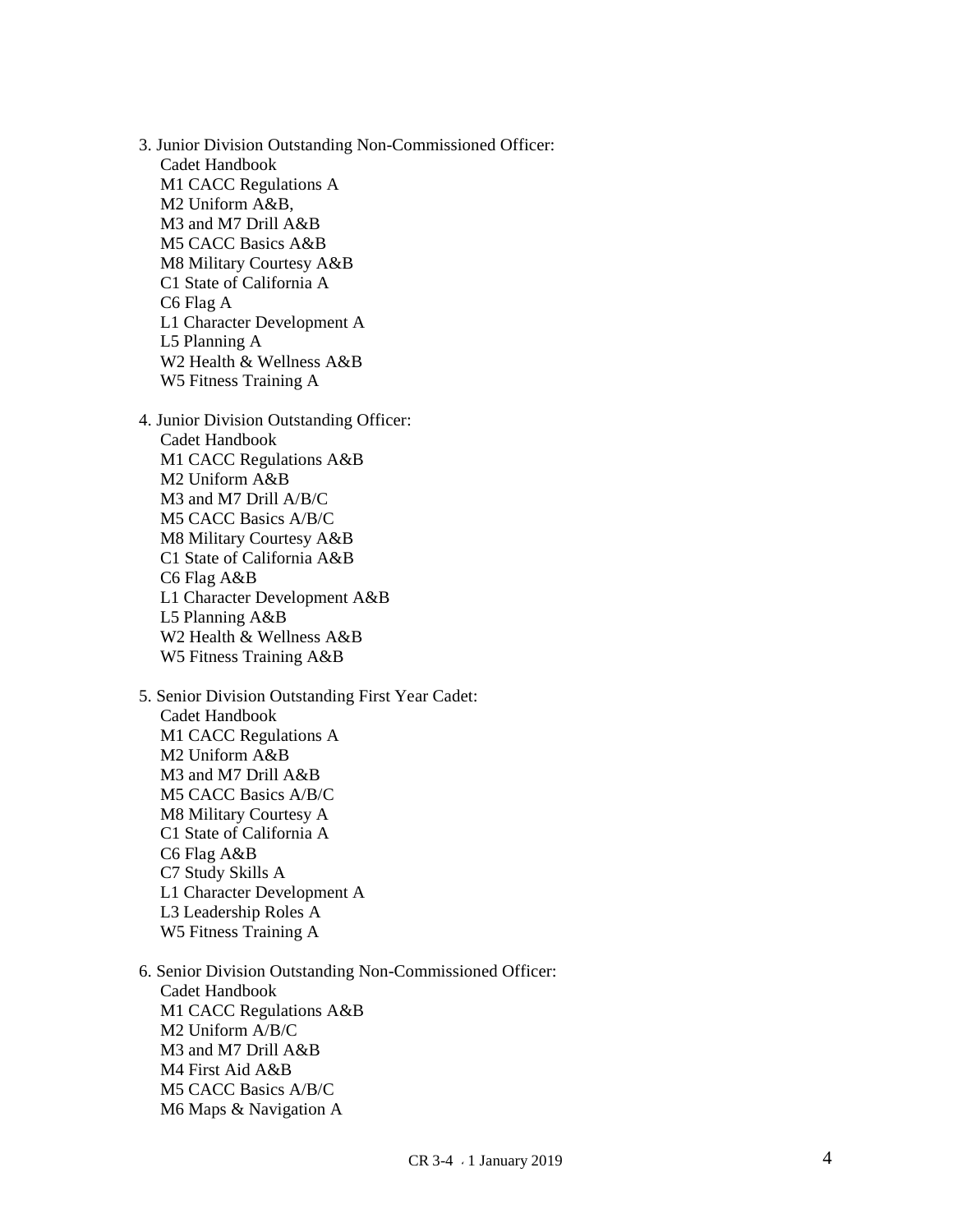M8 Military Courtesy A&B C1 State of California A&B C6 Flag A&B L1 Character Development A&B L3 Leadership Roles A&B L4 Leadership Skills & Theories A W2 Health & Wellness A W3 Individual Fitness A W4 Nutrition A W5 Fitness Training A&C

 7. Senior Division Outstanding Officer: Cadet Handbook M1 CACC Regulations A/B/C M2 Uniform A/B/C M3 and M7 Drill A/B/C M4 First Aid A/B/C M5 CACC Basics A/B/C M6 Maps & Navigation A/B/C M8 Military Courtesy A/B/C C1 State of California A/B/C C6 Flag A&B C7 Study Skills A/B/C L1 Character Development A&B L3 Leadership Roles A/B/C L4 Leadership Skills & Theories A/B/C W2 Health & Wellness A/B/C W3 Individual Fitness A&B W4 Nutrition A&B W5 Fitness Training A&C

#### **1-6. Board Members and Judges**

 *a. Board Members.* The board should be composed of personnel not directly associated with the cadets participating in the competition if possible. The XO at state level, Brigade Advisor at brigade competitions will approve the assignment of judges. When necessary, commandants with cadets who are competing may be used as long as the XO/BA is satisfied the commandant is able to remain impartial (amid other judges in each area). As wide a range of backgrounds as possible is encouraged, including members of the civic, educational, business, and media communities. Where possible, a separate board will be established for each category of competition. When the same board interviews more than one category of competition, the entrants for each category will be interviewed consecutively, with a break between categories.

 *b*. HQCACC will coordinate through Youth & Community Programs Task Force to obtain judges from the Army and Air National Guard and CA State Military Reserve, along with civilian judges from any source.

#### **1-7. Responsibilities**

 *a*. *Unit Level Competition*. Commandants and Principals are responsible for conduct of the unit level competition, and for coordinating with their brigade to fit into the brigade competition as necessary. Each unit headquarters will publish permanent orders to announce awards received by the competitors.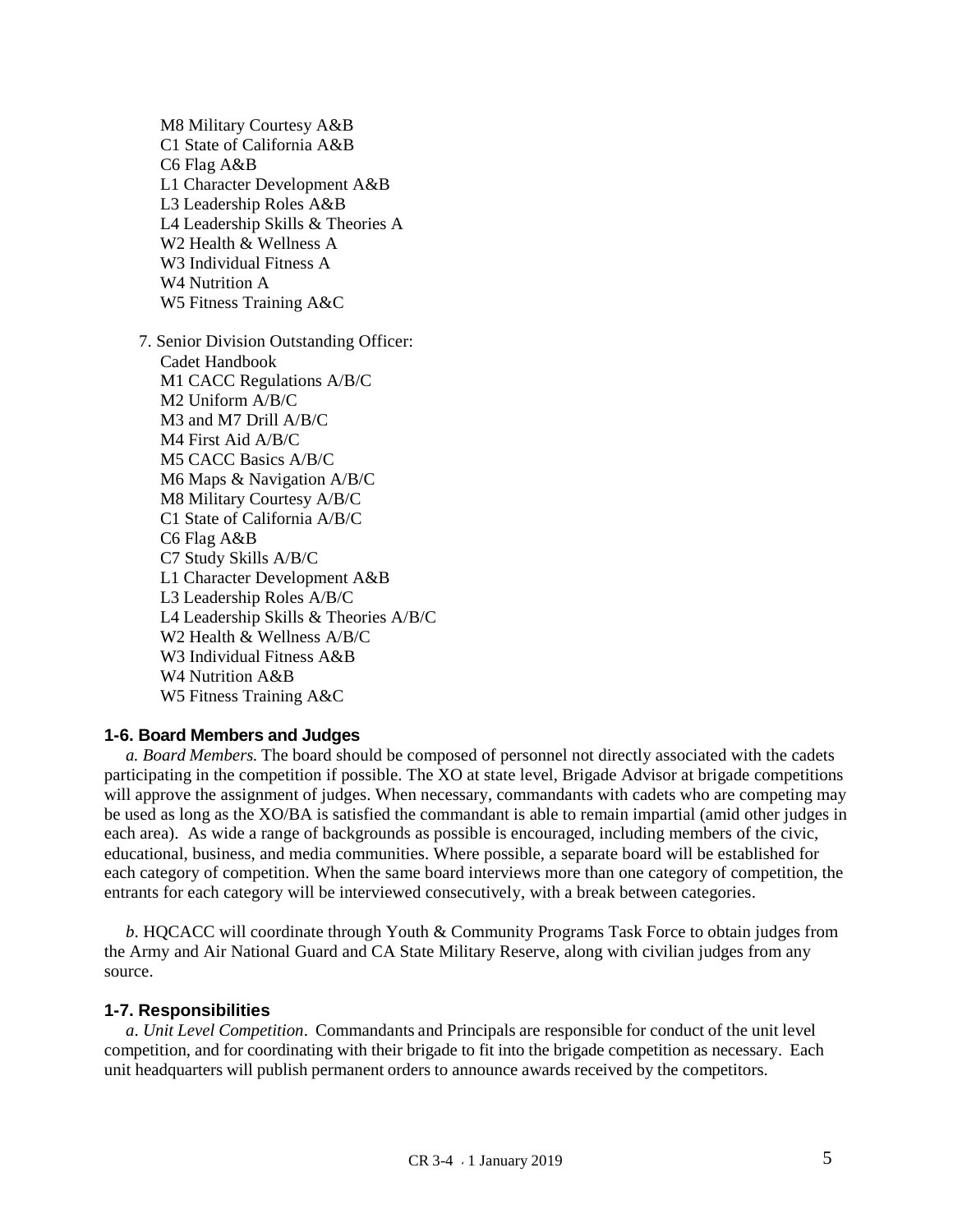*b. Brigade Level Competition*. Brigade Advisors will be responsible for conduct of the Brigade level competition. Each Brigade headquarters will publish permanent orders to announce awards received by the competitors.

 *c. State Level Competition*. The Executive Officer may appoint a senior Cadet Corps officer to serve as the coordinator for the annual State Level Individual Major Awards Competition. The Headquarters, California Cadet Corps will announce the State Championships by circular by 15 December each year. This is a HQ, CACC function, not a  $10<sup>th</sup>$  Corps function. Topics for the oral presentations will be included in the circular. The Headquarters will arrange and, within limitation of the budget, pay for the transport of competitors and adult chaperons to the site of the state-level competition. Those residing within commuting distance will be expected to attend without reimbursement for expenses.

#### **1-8. Awards**

 *a*. School/Unit Level. Individual winners by category will be awarded the appropriate ribbon IAW CR 1- 1.

 *b*. Brigade Level. The first-place winner in each category will be awarded the gold oak leaf device to affix on the appropriate ribbon. The second-place winner will be awarded a silver oak leaf cluster and the thirdplace winner a bronze oak leaf cluster.

 *c*. State Level. The first-place competitor in each category at the State Championships shall be awarded a gold medal and gold star attachment to the appropriate ribbon. Second place winners in each category shall be awarded silver medals and silver star attachments. Third place winners shall be awarded bronze medals and bronze star attachments.

 1. The **Stillwell Saber** will be awarded to the Senior Division Outstanding Overall Cadet. In times of limited budget, every effort will be made to continue this tradition through donations.

 2. The **Forbes Trophy** will be awarded to the Junior Division Outstanding Overall Cadet. In times of limited budget, every effort will be made to continue this tradition through donations.

3. The **Jerry Brown Trophy** will be awarded to the Grizzly Division Outstanding Cadet.

4. In times of limited budget, every effort will be made to continue this tradition through donations.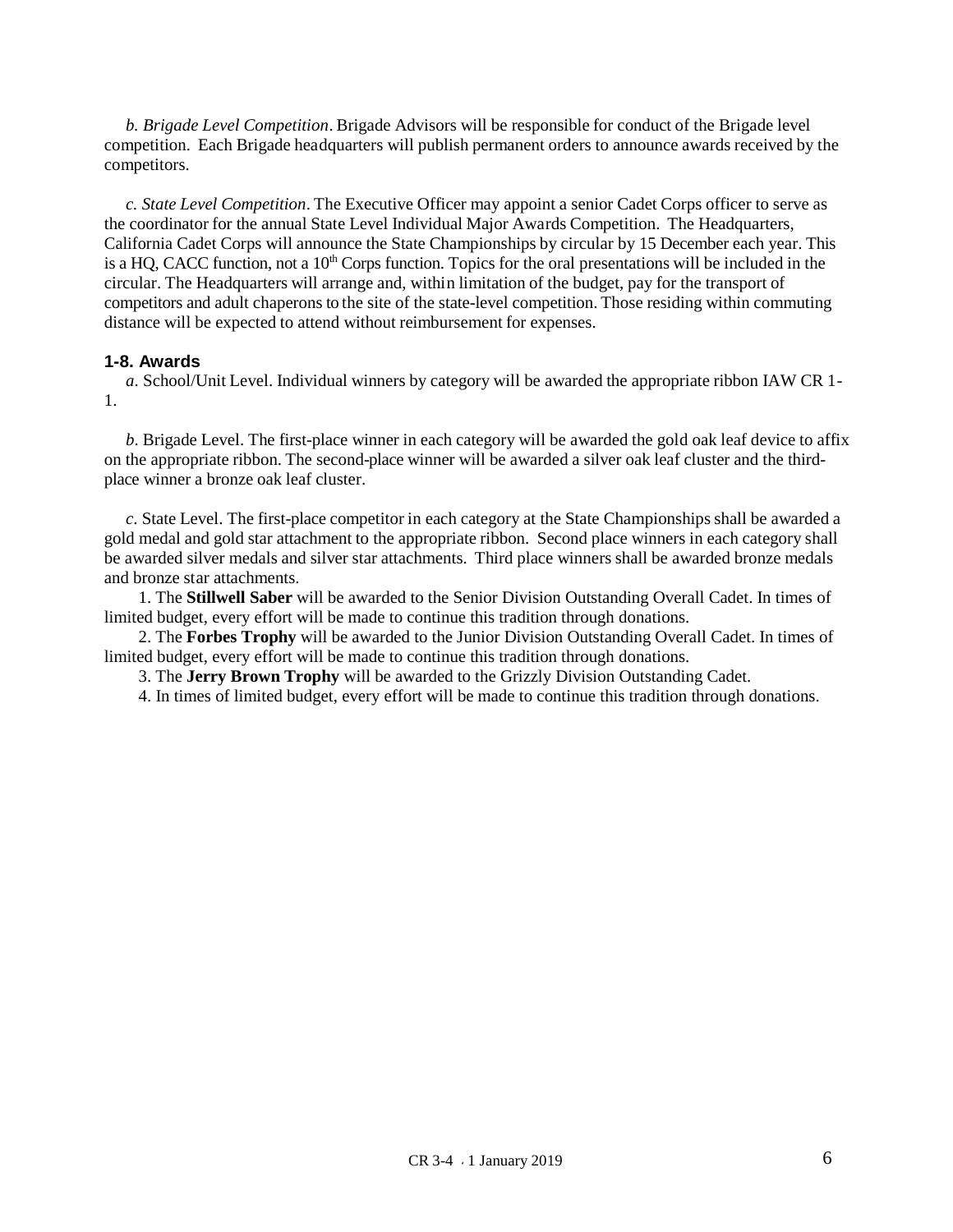#### **Chapter 2 State Level Competition**

#### **2-1 Purpose**

The Individual Major Awards Program at state level affords all cadets the opportunity to demonstrate their proficiency and knowledge of the California Cadet Corps program through a competitive process involving different aspects of the CACC program. It is designed to annually select the Outstanding Cadets in California among those who wish to compete.

#### **2-2 Timing**

The state level competition is designed to be the culminating state level event during the school year. It may be conducted as an open-application event open to all cadets to compete, or limited either to the winners of brigade competitions or to a specific number of competitors. It is normally conducted in April or May each year.

#### **2-3 Location**

The state level competition will be conducted at a location that can best support the competition, taking into account transportation requirements, availability of key personnel, billeting and messing as needed, availability of rooms and training area to conduct the individual events that make up the competition. HQ CACC will make every effort to provide transportation, billeting and messing to competitors and chaperones free of charge.

#### **2-4 IMA Circular**

A circular (or WARNORD) will be published by HQ CACC no later than 1 DEC announcing the following:

- a. Dates of Competition
- b. Location of Competition
- c. Events to be Competed
- d. Process to Apply
- e. Topics for Speeches
- f. Study Guide, including which strands of curriculum will be sourced for content
- g. Administrative Instructions & Packing List

#### **2-5 Events**

The state level competition will make every effort to include all competitive events from paragraph 1-5 in the competition. At a minimum, the state level competition will include the core events and three electives.

#### **2-6 Public Affairs**

Every effort will be made to publicize the results of the state level competition to an audience that includes all CACC brigades and units, parents, schools, social media, and CA National Guard publications. HQ CACC will coordinate for coverage from HQ CANG Public Affairs, and will invite media to attend. VIPs at every level of government should be invited to judge.

#### **2-7 10th Corps**

The 10<sup>th</sup> Corps Commander will decide whether 10<sup>th</sup> Corps Staff cadets are eligible to compete in IMA, or whether the  $10<sup>th</sup>$  Corps Staff will assist HQ CACC in running the event. If  $10<sup>th</sup>$  Corps cadets do compete, those  $10<sup>th</sup>$  Corps staff who elect not to compete will assist in running the competition. Each event will have adult judges and will ensure complete impartiality by all judges, cadet or adult.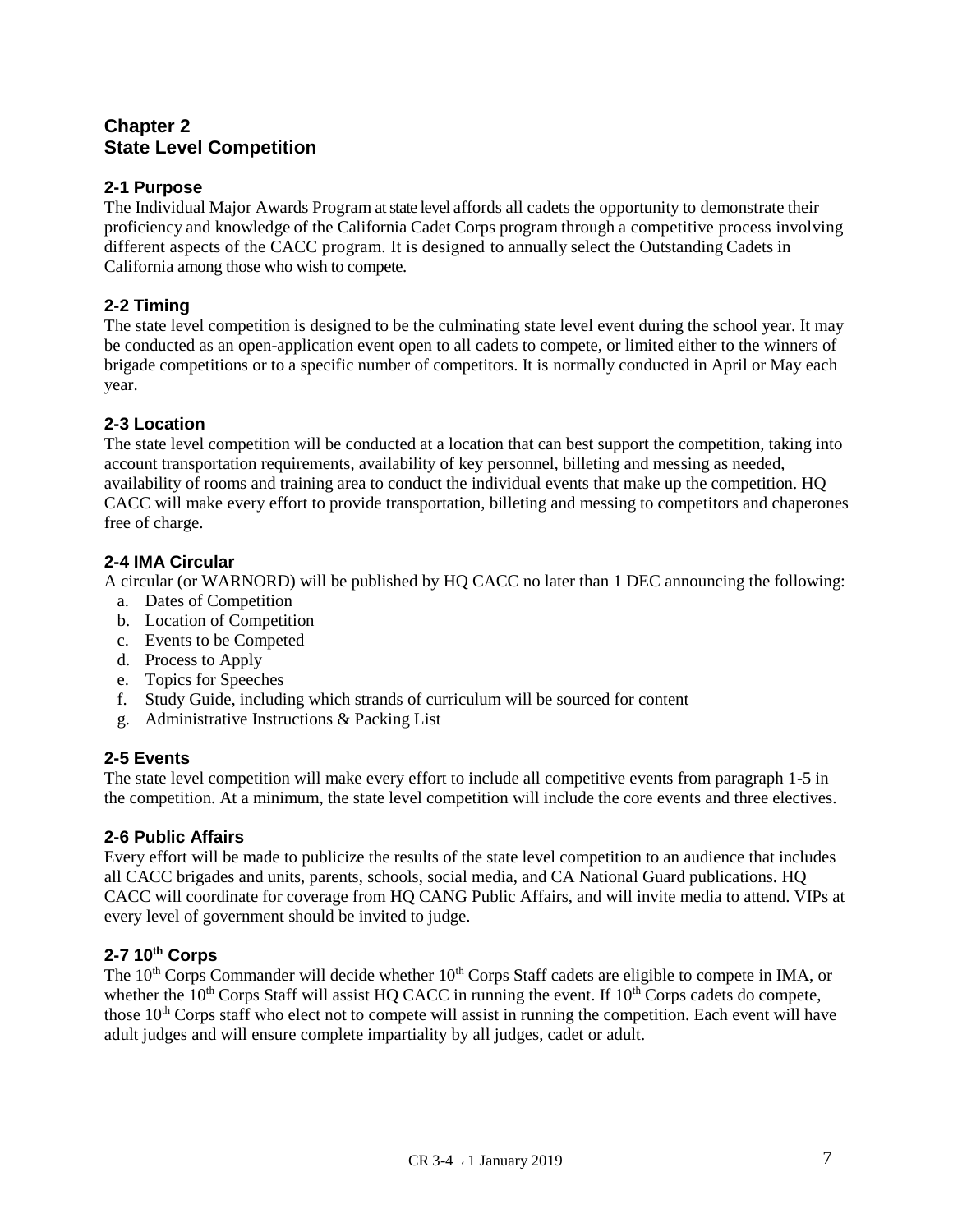#### **Chapter 3 Brigade Level Competition**

#### **3-1 Purpose**

The Individual Major Awards Program at brigade level affords all cadets the opportunity to demonstrate their proficiency and knowledge of the California Cadet Corps program through a competitive process involving different aspects of the CACC program. It is designed to annually select the Outstanding Cadets in the brigade among those who wish to compete. It is an opportunity for each brigade to bring their top cadets together for not just the competition, but a team-building and morale event celebrating their accomplishments in the Cadet Corps.

#### **3-2 Timing**

The brigade level competition is generally held sometime in March, but the Brigade Advisor has flexibility on timing. It must follow school level competitions throughout the brigade, and ideally be prior to the state level competition. It may be conducted as an open-application event open to all cadets to compete, or limited either to the winners of battalion competitions or to a specific number of competitors. It is normally a one-day event with no billeting and only lunch required.

#### **3-3 Location**

The brigade level competition will be conducted at a location that can best support the competition, taking into account transportation requirements, availability of key personnel, and availability of rooms and training area to conduct the individual events that make up the competition.

#### **3-4 IMA Announcement**

A circular (or WARNORD) will be published by the brigade no later than 15 JAN announcing the following:

- a. Date of Competition (should already be on calendar)
- b. Location of Competition
- c. Events to be Competed
- d. Process to Apply
- e. Topics for Speeches
- f. Study Guide, including which strands of curriculum will be sourced for content
- g. Administrative Instructions

#### **3-5 Events**

The brigade competition will consist of the core events listed in paragraph 1-5 and at least one elective event. The more electives the brigade is able to conduct, the better prepared its cadets will be to be competitive at the state level competition. The events may be judged consecutively or simultaneously, depending on the number of judges available and the number of competitors.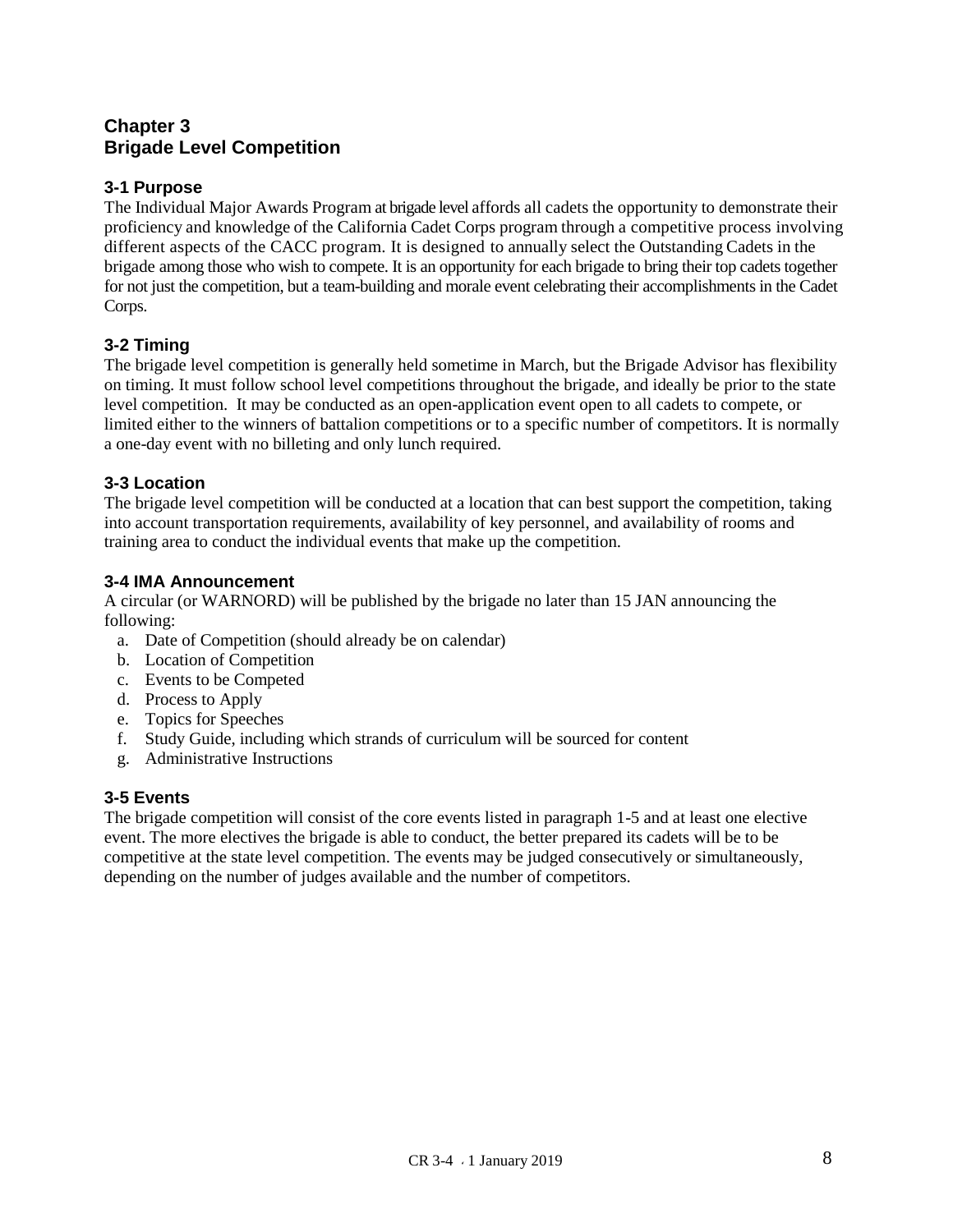#### **Chapter 4 Judging**

#### **4-1 Judges**

Judges will be drawn from every conceivable source: The California Cadet Corps itself, Former cadets or commandants, current or former members of the military or California National Guard (including CA State Military Reserve), civilian employees of the Guard, politicians and their staff, school and district administrators and teachers, local veterans' groups. The ideal number of judges would be three per event, with expertise in the subject area of the event (i.e. don't put a civilian with no military experience judging uniform or drill), and a variety of background among the judges on an event team. Event judges should judge all categories of competitor (i.e. the Drill Judges score ALL the competitors, not just the Junior Division NCOs). In cases of large numbers of competitors, multiple teams of judges in the same event may be used as long as all competitors in a category are judged by the same judging team.

#### **4-2 Acquisition of Judges**

HQ CACC or the Brigade Support Team will invite people to serve as judges at least two months prior to the scheduled IMA. For judges from the Military Department, a request for tasking should be submitted through the Youth and Community Programs Task Force. Other judges or organizations may be sent requests for judges by letter or email. Brigade Advisors and Commandants should be asked to solicit volunteers from their districts and schools. Judging is an excellent way to see the results of the Cadet Corps program, and a way to show administrators what we're teaching our Cadets.

#### **4-3 Preparation of Judges**

Judges should be sent information on the conduct of the IMAs, including this regulation. The information should include specifics on what they'll be judging, including links to appropriate curriculum areas and the Cadet Handbook. Drill judges should be sent a link to TC 3-21.5 and CACC Curriculum on drill (M3 and M7). Uniform judges should be sent a link to CR 1-8 and CACC Curriculum on Class B Uniforms.

#### **4-4 Care for Judges**

Judges should be briefed and given a chance to ask questions prior to the start of the competition. They should have access to drinks and snacks, and access to latrine facilities. If at all possible, judges should be given a memento of their experience (CACC swag). The XO or Brigade Advisor should send them a letter or email thanking them for their contribution to the cadet program.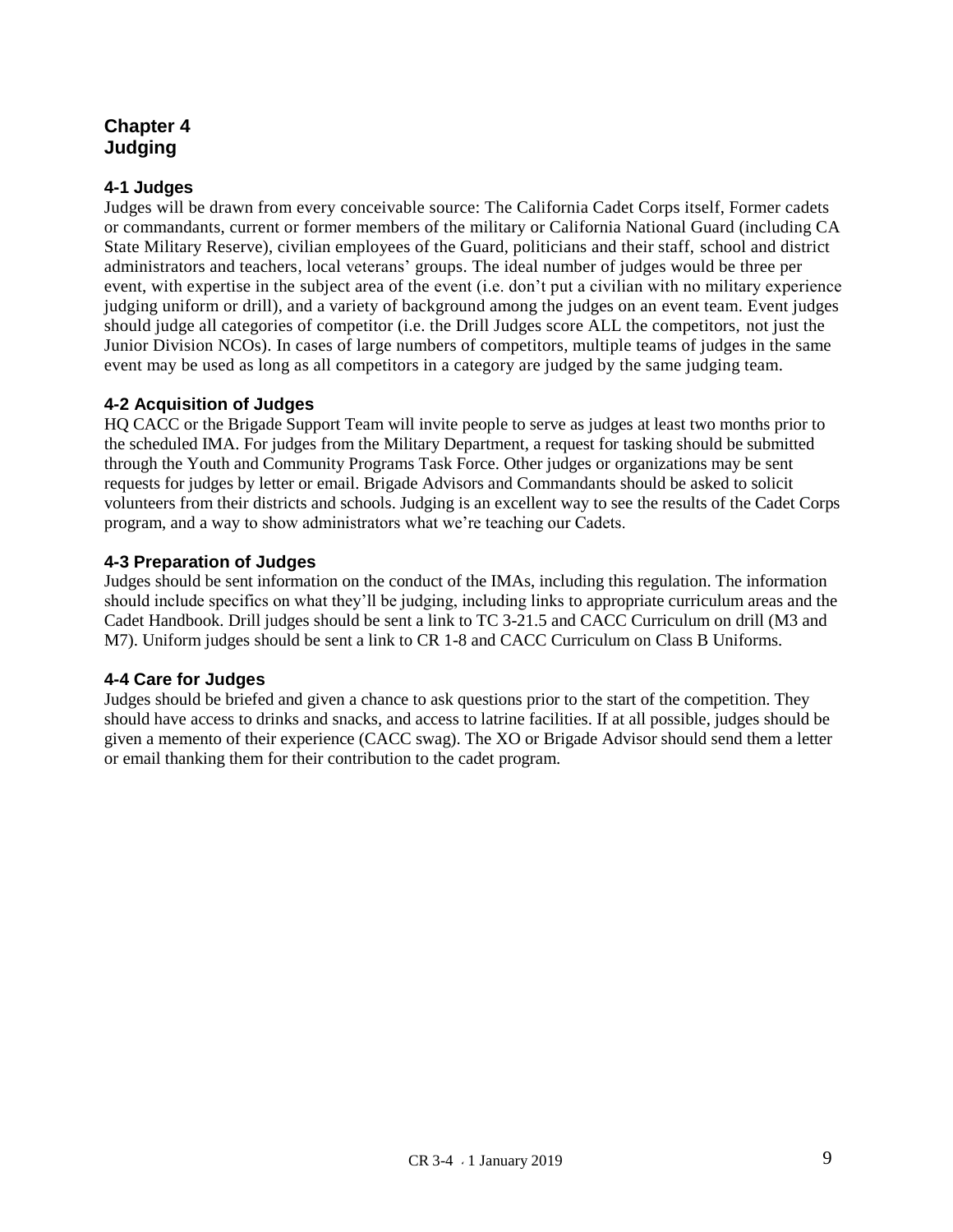#### **APPENDIX A**

#### **IMA INTERVIEW RATING FORM**

## **NAME: \_\_\_\_\_\_\_\_\_\_\_\_\_\_\_\_\_\_\_\_\_\_\_\_\_\_\_\_\_\_\_\_\_\_\_\_ BATTALION/BRIGADE: \_\_\_\_\_\_\_\_\_\_\_**

**DIVISION: SR / JR / GZ CATEGORY: \_\_\_\_\_\_\_\_\_\_\_\_\_\_\_\_\_\_\_\_\_\_\_\_\_\_\_\_\_\_\_\_\_\_\_\_\_\_**

| <b>SCORED AREA</b>                                                               | Poor               |                    | Fair                    |                | Average            |                    |   | Above<br>Average | Outstanding   |     |
|----------------------------------------------------------------------------------|--------------------|--------------------|-------------------------|----------------|--------------------|--------------------|---|------------------|---------------|-----|
| <b>Reporting Procedures</b>                                                      |                    | 1                  |                         | $\overline{2}$ | 3                  |                    |   | 4                | 5             |     |
| <b>Uniform Appearance</b>                                                        | $\mathbf{1}$       | $\overline{2}$     | 3                       | 4              | 5                  | 6                  | 7 | 8                | 9             | 10  |
| <b>Military Bearing: Poise,</b><br>Posture, and<br><b>Mannerisms; Confidence</b> | $\mathbf{1}$       | $\overline{2}$     | $\overline{\mathbf{3}}$ | 4              | 5                  | 6                  | 7 | 8                | 9             | 10  |
| <b>Cadet Knowledge</b>                                                           | $\mathbf{1}$       | $\overline{2}$     | 3                       | 4              | 5                  | 6                  | 7 | 8                | 9             | 10  |
| <b>Current Events</b><br>Knowledge                                               | $\mathbf{1}$       | $\overline{2}$     | 3                       | 4              | 5                  | 6                  | 7 | 8                | 9             | 10  |
| <b>Curriculum Knowledge:</b>                                                     |                    |                    |                         |                |                    |                    |   |                  |               |     |
| <b>Military Knowledge</b>                                                        |                    | <b>Question 1:</b> |                         |                |                    | <b>Question 2:</b> |   |                  |               |     |
| Citizenship                                                                      |                    | <b>Question 1:</b> |                         |                |                    | <b>Question 2:</b> |   |                  | <b>Total</b>  |     |
| Leadership                                                                       | <b>Question 1:</b> |                    |                         |                |                    | <b>Question 2:</b> |   |                  | of 10         | /10 |
| <b>Health &amp; Wellness</b>                                                     | <b>Question 1:</b> |                    |                         |                | <b>Question 2:</b> |                    |   |                  | <b>Points</b> |     |
| <b>Cadet Regulations</b>                                                         |                    | <b>Question 1:</b> |                         |                | <b>Question 2:</b> |                    |   |                  |               |     |

**\_\_\_\_\_\_\_\_\_\_\_\_\_\_\_\_\_\_\_\_\_\_\_\_\_\_\_\_\_\_\_\_\_\_\_\_\_**

**TOTAL SCORE: \_\_\_\_\_\_\_\_\_\_** 

**Judges Signatures: \_\_\_\_\_\_\_\_\_\_\_\_\_\_\_\_\_\_\_\_\_\_\_\_\_\_\_\_\_\_\_\_\_\_\_\_\_\_**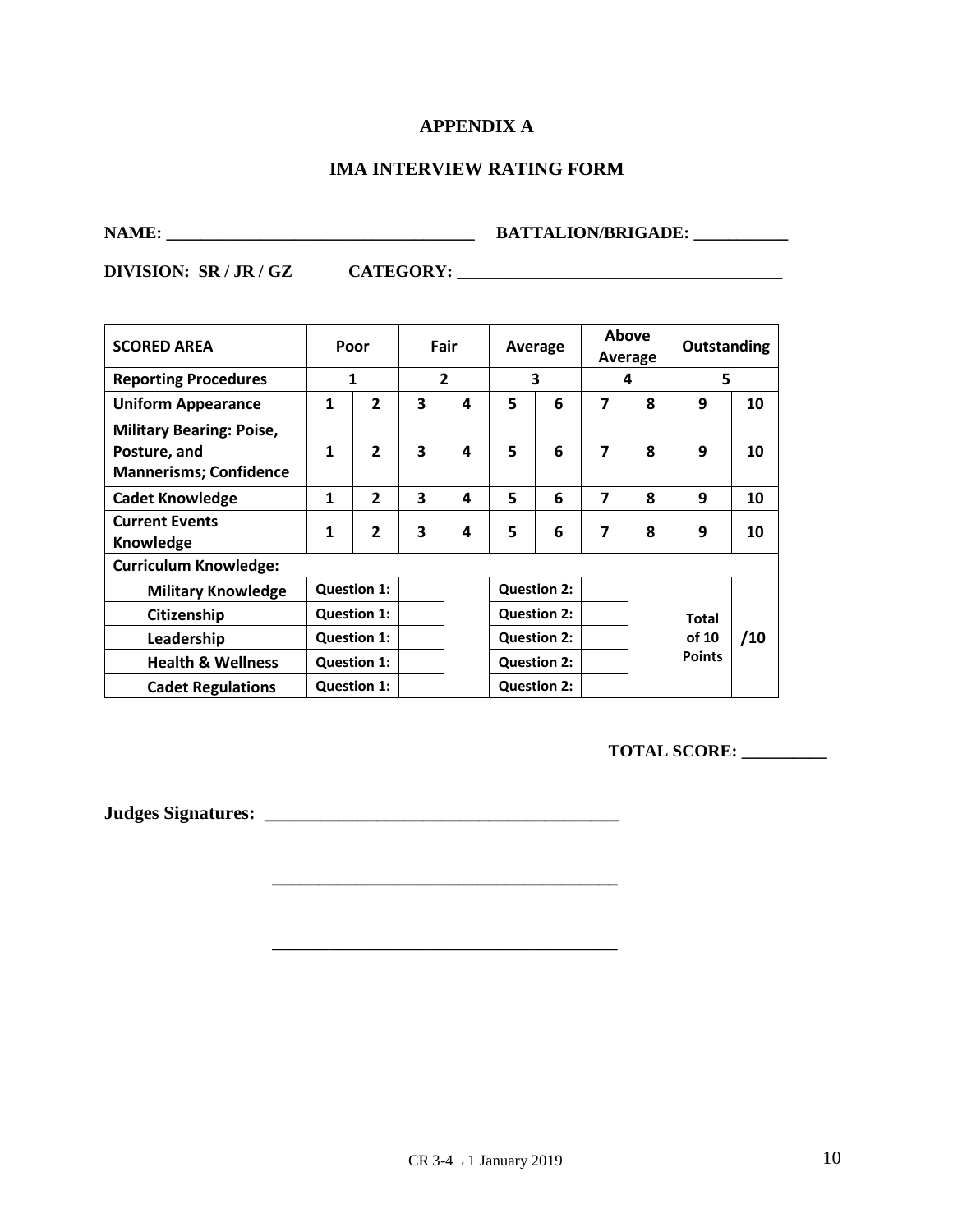#### **APPENDIX B**

#### **IMA ORAL PRESENTATION RATING FORM**

**NAME: \_\_\_\_\_\_\_\_\_\_\_\_\_\_\_\_\_\_\_\_\_\_\_\_\_\_\_\_\_\_\_\_\_\_\_\_ BATTALION/BRIGADE: \_\_\_\_\_\_\_\_\_\_\_**

**DIVISION: SR / JR / GZ CATEGORY: \_\_\_\_\_\_\_\_\_\_\_\_\_\_\_\_\_\_\_\_\_\_\_\_\_\_\_\_\_\_\_\_\_\_\_\_\_\_**

**TOPIC: \_\_\_\_\_\_\_\_\_\_\_\_\_\_\_\_\_\_\_\_\_\_\_\_\_\_\_\_\_\_\_\_\_\_\_\_\_\_\_\_\_\_\_\_\_\_\_\_**

| <b>SCORED AREA</b>                               |   | Fair<br>Poor<br>Average |                |        | <b>Above Avg</b> |   | Outstanding    |   |   |    |
|--------------------------------------------------|---|-------------------------|----------------|--------|------------------|---|----------------|---|---|----|
| <b>Organization (Intro, Body,</b><br>Conclusion) | 1 | $\overline{2}$          | 3              | 4      | 5                | 6 | 7              | 8 | 9 | 10 |
| <b>Expression of Ideas</b>                       | 1 | $\overline{2}$          | 3              | 4      | 5                | 6 | $\overline{7}$ | 8 | 9 | 10 |
| <b>Voice &amp; Mannerisms</b>                    | 1 | $\overline{2}$          | 3              | 4      | 5                | 6 | 7              | 8 | 9 | 10 |
| <b>Enthusiasm</b>                                | 1 |                         | $\overline{2}$ |        | 3                |   |                | 4 | 5 |    |
| <b>Knowledge of Subject</b>                      |   | 1                       |                | 2<br>3 |                  |   | 4              |   | 5 |    |

**\_\_\_\_\_\_\_\_\_\_\_\_\_\_\_\_\_\_\_\_\_\_\_\_\_\_\_\_\_\_\_\_\_\_\_\_\_**

**\_\_\_\_\_\_\_\_\_\_\_\_\_\_\_\_\_\_\_\_\_\_\_\_\_\_\_\_\_\_\_\_\_\_\_\_\_**

**TOTAL SCORE: \_\_\_\_\_\_\_\_\_\_** 

**Judges Signatures: \_\_\_\_\_\_\_\_\_\_\_\_\_\_\_\_\_\_\_\_\_\_\_\_\_\_\_\_\_\_\_\_\_\_\_\_\_\_**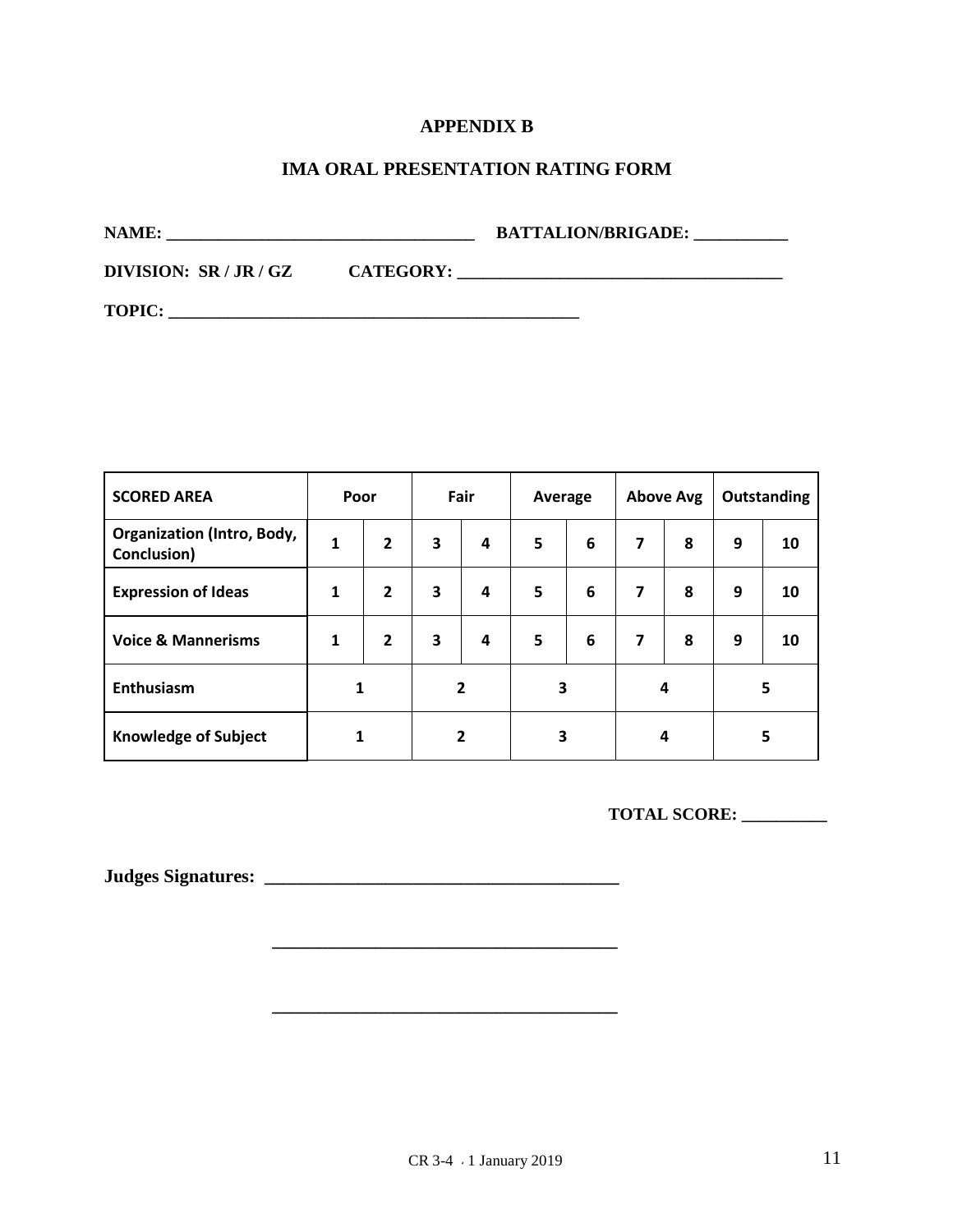#### **APPENDIX C**

#### **IMA DRILL PERFORMANCE RATING FORM**

**NAME: \_\_\_\_\_\_\_\_\_\_\_\_\_\_\_\_\_\_\_\_\_\_\_\_\_\_\_\_\_\_\_\_\_\_\_\_ BATTALION/BRIGADE: \_\_\_\_\_\_\_\_\_\_\_**

**DIVISION: SR / JR / GZ CATEGORY: \_\_\_\_\_\_\_\_\_\_\_\_\_\_\_\_\_\_\_\_\_\_\_\_\_\_\_\_\_\_\_\_\_\_\_\_\_\_**

| <b>SCORED AREA</b>                                       | Poor |                |   | Fair |   | <b>Above Avg</b><br>Average |   |   | <b>Outstanding</b> |    |
|----------------------------------------------------------|------|----------------|---|------|---|-----------------------------|---|---|--------------------|----|
| <b>Correct Execution -</b><br><b>Stationary Commands</b> | 1    | $\overline{2}$ | 3 | 4    | 5 | 6                           | 7 | 8 | 9                  | 10 |
| <b>Correct Execution -</b><br><b>Marching Commands</b>   | 1    | $\overline{2}$ | 3 | 4    | 5 | 6                           | 7 | 8 | 9                  | 10 |
| <b>Sharpness of Execution</b>                            | 1    | $\overline{2}$ | 3 | 4    | 5 | 6                           | 7 | 8 | 9                  | 10 |
| <b>Military Bearing</b>                                  | 1    | $\mathbf{2}$   | 3 | 4    | 5 | 6                           | 7 | 8 | 9                  | 10 |

**NCOs and Officer**

**Categories Only:**

| <b>Command Voice</b>    |  |  |  |  | 10 |
|-------------------------|--|--|--|--|----|
| <b>Command Presence</b> |  |  |  |  | 10 |

**\_\_\_\_\_\_\_\_\_\_\_\_\_\_\_\_\_\_\_\_\_\_\_\_\_\_\_\_\_\_\_\_\_\_\_\_\_**

**\_\_\_\_\_\_\_\_\_\_\_\_\_\_\_\_\_\_\_\_\_\_\_\_\_\_\_\_\_\_\_\_\_\_\_\_\_**

**TOTAL SCORE: \_\_\_\_\_\_\_\_\_\_** 

**Judges Signatures: \_\_\_\_\_\_\_\_\_\_\_\_\_\_\_\_\_\_\_\_\_\_\_\_\_\_\_\_\_\_\_\_\_\_\_\_\_\_**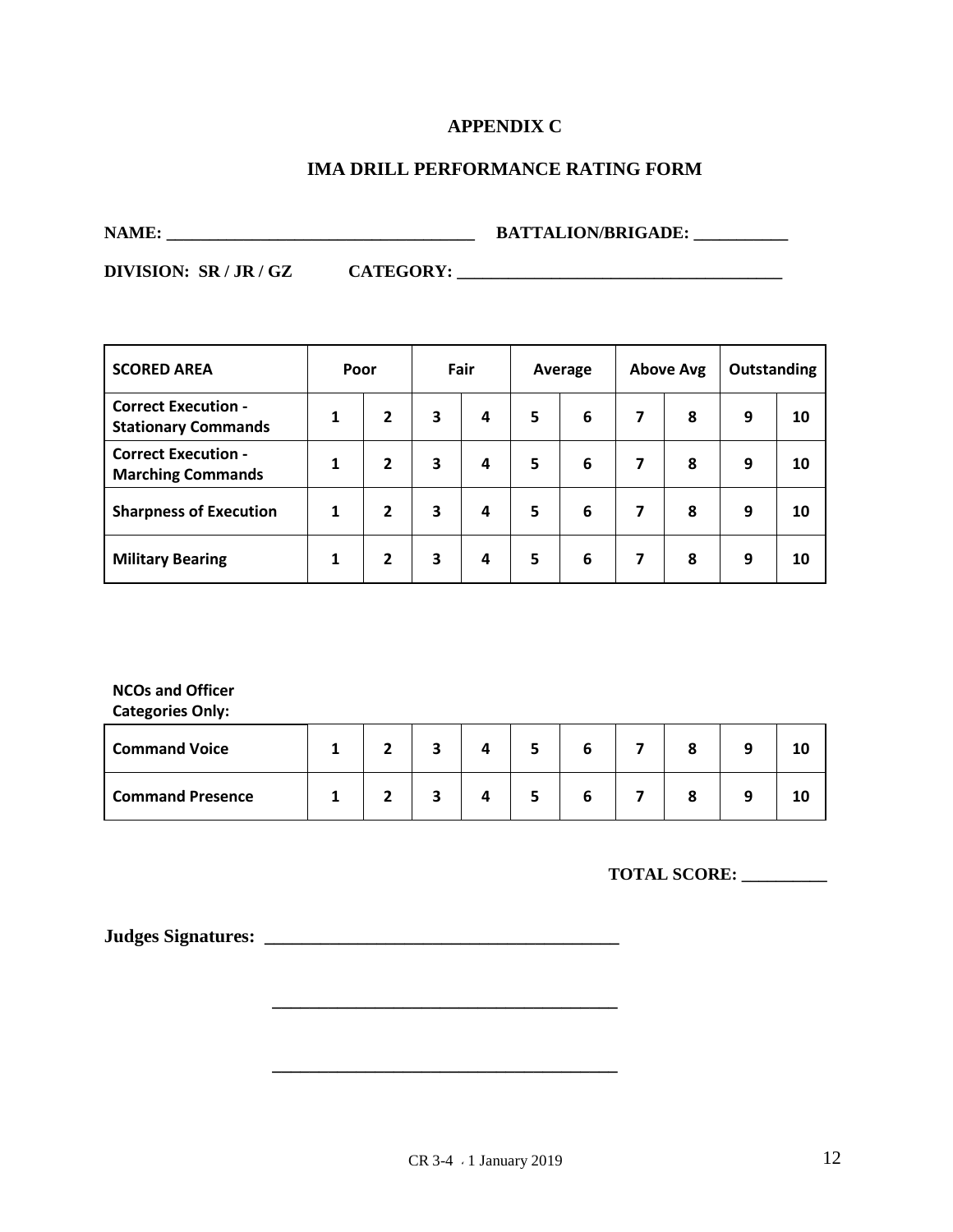#### **APPENDIX D**

#### **IMA SKILL PERFORMANCE RATING FORM**

**NAME: \_\_\_\_\_\_\_\_\_\_\_\_\_\_\_\_\_\_\_\_\_\_\_\_\_\_\_\_\_\_\_\_\_\_\_\_ BATTALION/BRIGADE: \_\_\_\_\_\_\_\_\_\_\_**

**DIVISION: SR / JR CATEGORY: \_\_\_\_\_\_\_\_\_\_\_\_\_\_\_\_\_\_\_\_\_\_\_\_\_\_\_\_\_\_\_\_\_\_\_\_\_\_**

**SKILL: \_\_\_\_\_\_\_\_\_\_\_\_\_\_\_\_\_\_\_\_\_\_\_\_\_\_\_\_\_\_\_\_\_\_\_\_\_\_\_\_\_\_\_\_\_\_\_\_\_\_**

**Enter specific areas to be graded based on skill:**

| <b>SCORED AREA</b> | Poor |                | Fair |   | Average |   |   | <b>Above Avg</b> | Outstanding |    |
|--------------------|------|----------------|------|---|---------|---|---|------------------|-------------|----|
|                    | 1    | $\overline{2}$ | 3    | 4 | 5       | 6 | 7 | 8                | 9           | 10 |
|                    | 1    | $\overline{2}$ | 3    | 4 | 5       | 6 | 7 | 8                | 9           | 10 |
|                    | 1    | $\overline{2}$ | 3    | 4 | 5       | 6 | 7 | 8                | 9           | 10 |
|                    | 1    | $\mathbf{2}$   | 3    | 4 | 5       | 6 | 7 | 8                | 9           | 10 |

**TOTAL SCORE: \_\_\_\_\_\_\_\_\_\_** 

**Judges Signatures: \_\_\_\_\_\_\_\_\_\_\_\_\_\_\_\_\_\_\_\_\_\_\_\_\_\_\_\_\_\_\_\_\_\_\_\_\_\_**

**NOTE: Planners may substitute a scoresheet specifically developed to suit the skill being graded. Total points should add up to 40.**

**\_\_\_\_\_\_\_\_\_\_\_\_\_\_\_\_\_\_\_\_\_\_\_\_\_\_\_\_\_\_\_\_\_\_\_\_\_**

**\_\_\_\_\_\_\_\_\_\_\_\_\_\_\_\_\_\_\_\_\_\_\_\_\_\_\_\_\_\_\_\_\_\_\_\_\_**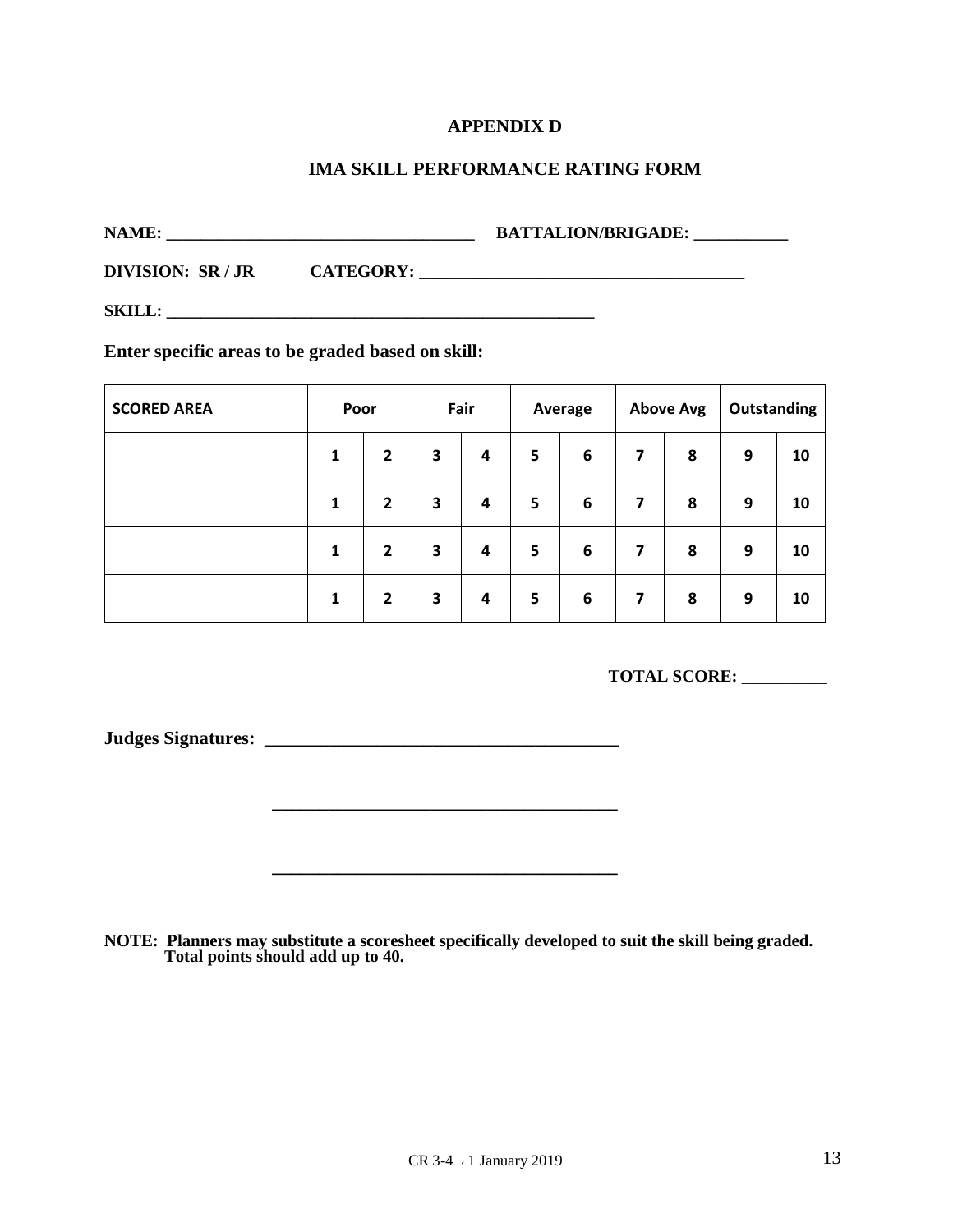#### **APPENDIX E**

#### **IMA FITNESS PERFORMANCE RATING FORM**

**NAME: \_\_\_\_\_\_\_\_\_\_\_\_\_\_\_\_\_\_\_\_\_\_\_\_\_\_\_\_\_\_\_\_\_\_\_\_ BATTALION/BRIGADE: \_\_\_\_\_\_\_\_\_\_\_**

**DIVISION: SR / JR / GZ CATEGORY: \_\_\_\_\_\_\_\_\_\_\_\_\_\_\_\_\_\_\_\_\_\_\_\_\_\_\_\_\_\_\_\_\_\_\_\_\_\_**

#### **Enter specific areas to be graded based on fitness areas being graded:**

| <b>SCORED AREA</b> | Poor |                | Fair |   | Average |   |   | <b>Above Avg</b> | Outstanding |    |
|--------------------|------|----------------|------|---|---------|---|---|------------------|-------------|----|
|                    | 1    | $\overline{2}$ | 3    | 4 | 5       | 6 | 7 | 8                | 9           | 10 |
|                    | 1    | 2              | 3    | 4 | 5       | 6 | 7 | 8                | 9           | 10 |
|                    | 1    | 2              | 3    | 4 | 5       | 6 | 7 | 8                | 9           | 10 |
|                    | 1    | $\overline{2}$ | 3    | 4 | 5       | 6 | 7 | 8                | 9           | 10 |

**TOTAL SCORE: \_\_\_\_\_\_\_\_\_\_** 

**Judges Signatures: \_\_\_\_\_\_\_\_\_\_\_\_\_\_\_\_\_\_\_\_\_\_\_\_\_\_\_\_\_\_\_\_\_\_\_\_\_\_**

**NOTE: Planners may substitute a scoresheet specifically developed to suit the fitness areas being graded. Total points should add up to 40.**

**\_\_\_\_\_\_\_\_\_\_\_\_\_\_\_\_\_\_\_\_\_\_\_\_\_\_\_\_\_\_\_\_\_\_\_\_\_**

**\_\_\_\_\_\_\_\_\_\_\_\_\_\_\_\_\_\_\_\_\_\_\_\_\_\_\_\_\_\_\_\_\_\_\_\_\_**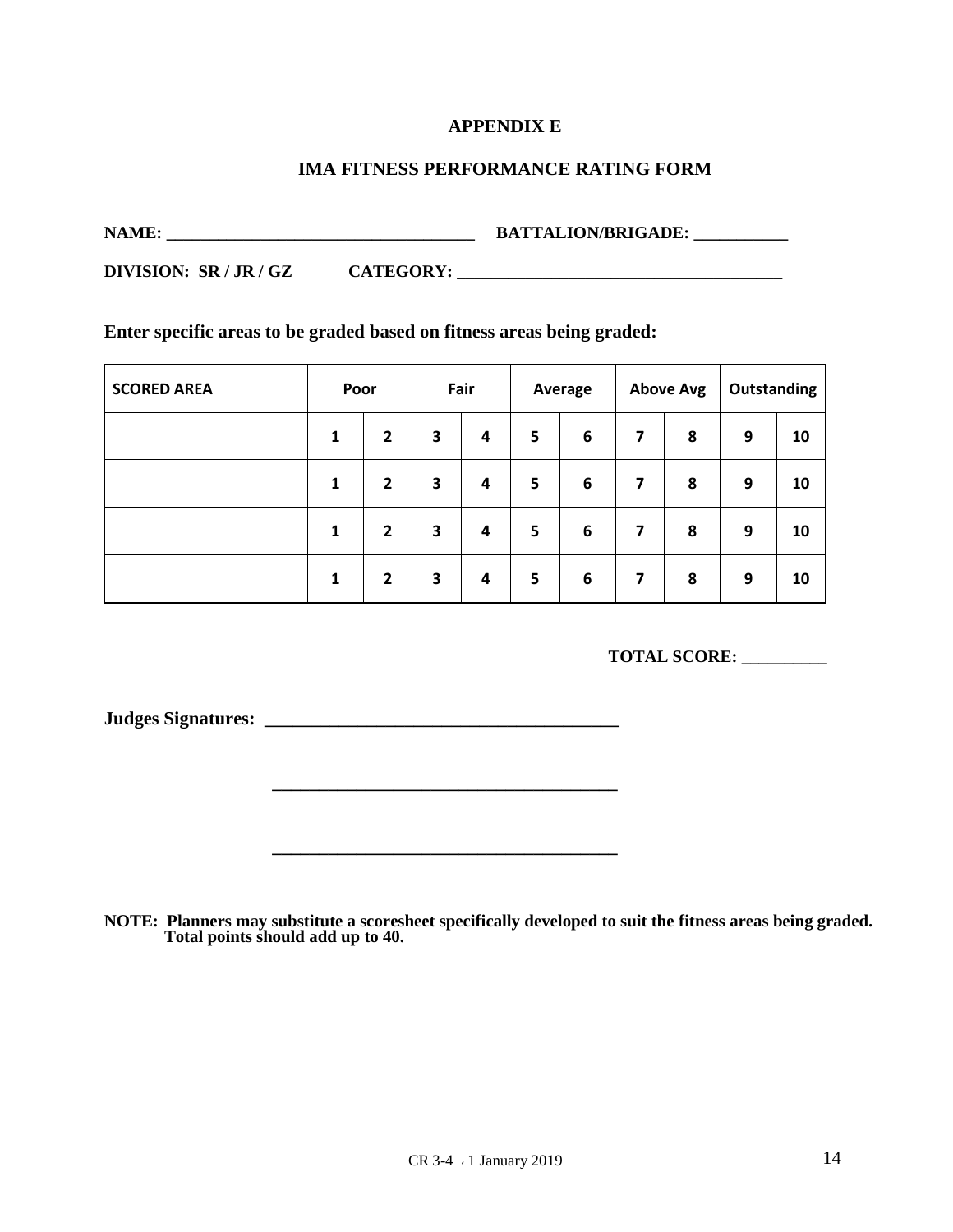#### **APPENDIX F**

#### **IMA LEADERSHIP KNOWLEDGE RATING FORM**

**NAME: \_\_\_\_\_\_\_\_\_\_\_\_\_\_\_\_\_\_\_\_\_\_\_\_\_\_\_\_\_\_\_\_\_\_\_\_ BATTALION/BRIGADE: \_\_\_\_\_\_\_\_\_\_\_**

**DIVISION: SR / JR CATEGORY: \_\_\_\_\_\_\_\_\_\_\_\_\_\_\_\_\_\_\_\_\_\_\_\_\_\_\_\_\_\_\_\_\_\_\_\_\_\_**

| <b>SCORED AREA</b>              | Poor         |                | Fair |   | Average |   |   | <b>Above Avg</b> | Outstanding |    |
|---------------------------------|--------------|----------------|------|---|---------|---|---|------------------|-------------|----|
| <b>Definition of Leadership</b> |              | 1              |      | 2 |         | 3 |   | 4                | 5           |    |
| <b>Leadership Indicators</b>    | $\mathbf{1}$ | $\overline{2}$ | 3    | 4 | 5       | 6 | 7 | 8                | 9           | 10 |
| <b>Leadership Principles</b>    | 1            | $\overline{2}$ | 3    | 4 | 5       | 6 | 7 | 8                | 9           | 10 |
| <b>Cadet Code</b>               | 1            | $\overline{2}$ | 3    | 4 | 5       | 6 | 7 | 8                | 9           | 10 |
| <b>Cadet Leadership Model</b>   | 1            | $\overline{2}$ | 3    | 4 | 5       | 6 | 7 | 8                | 9           | 10 |

**\_\_\_\_\_\_\_\_\_\_\_\_\_\_\_\_\_\_\_\_\_\_\_\_\_\_\_\_\_\_\_\_\_\_\_\_\_**

**\_\_\_\_\_\_\_\_\_\_\_\_\_\_\_\_\_\_\_\_\_\_\_\_\_\_\_\_\_\_\_\_\_\_\_\_\_**

**TOTAL SCORE: \_\_\_\_\_\_\_\_\_\_** 

**Judges Signatures: \_\_\_\_\_\_\_\_\_\_\_\_\_\_\_\_\_\_\_\_\_\_\_\_\_\_\_\_\_\_\_\_\_\_\_\_\_\_**

**Definition of Leadership** - how well can the cadet recite it (word for word - 5 points) **Leadership Indicators** - Give the cadet scenarios; how well can they identify the role of the leadership indicator? **Leadership Principles** - Give the cadet scenarios; how well can they identify the leadership principle? **Cadet Code** - Give the cadet definitions of Cadet Codes; how well can they identify the specific code? **Cadet Leadership Model** - Ask the cadet questions about the CLM; how well can they identify the requirements of a leader based on the model.

HQ CACC S3 can provide scenarios and questions.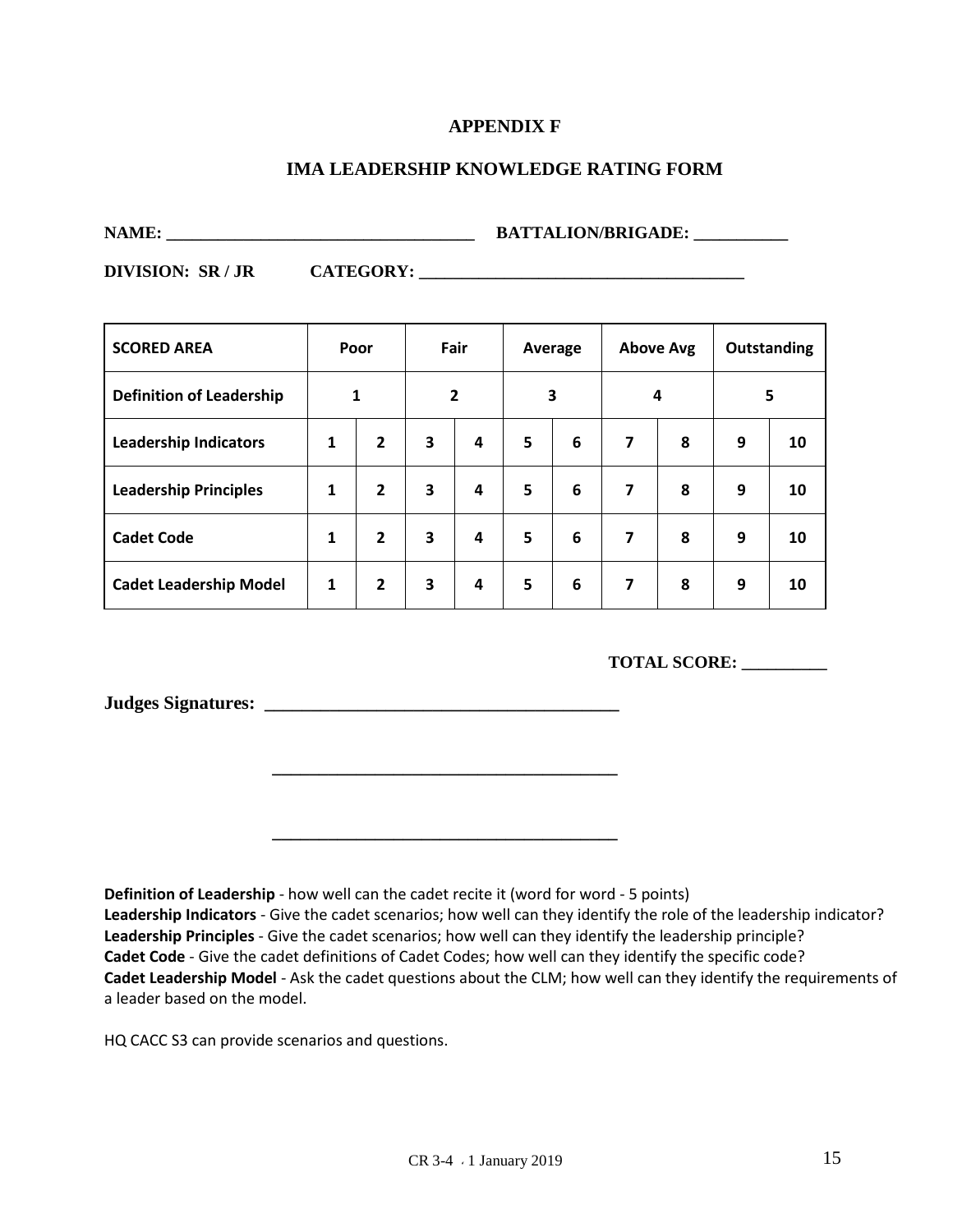#### **APPENDIX G**

### **IMA OVERALL RATING FORM**

**NAME: \_\_\_\_\_\_\_\_\_\_\_\_\_\_\_\_\_\_\_\_\_\_\_\_\_\_\_\_\_\_\_\_\_\_\_\_ BATTALION/BRIGADE: \_\_\_\_\_\_\_\_\_\_\_**

**DIVISION: SR / JR / GZ CATEGORY: \_\_\_\_\_\_\_\_\_\_\_\_\_\_\_\_\_\_\_\_\_\_\_\_\_\_\_\_\_\_\_\_\_\_\_\_\_\_**

| <b>EVENT</b>              | <b>Event Score</b> |
|---------------------------|--------------------|
| <b>Interview</b>          |                    |
| <b>Oral Presentation</b>  |                    |
| <b>Uniform Inspection</b> |                    |
| <b>Written Exam</b>       |                    |
| <b>Drill Test</b>         |                    |
| <b>Skill Test</b>         |                    |
| <b>Fitness Test</b>       |                    |
| <b>Leadership Test</b>    |                    |

**Ranking within category: \_\_\_\_\_\_\_\_\_\_\_\_\_\_\_\_\_**